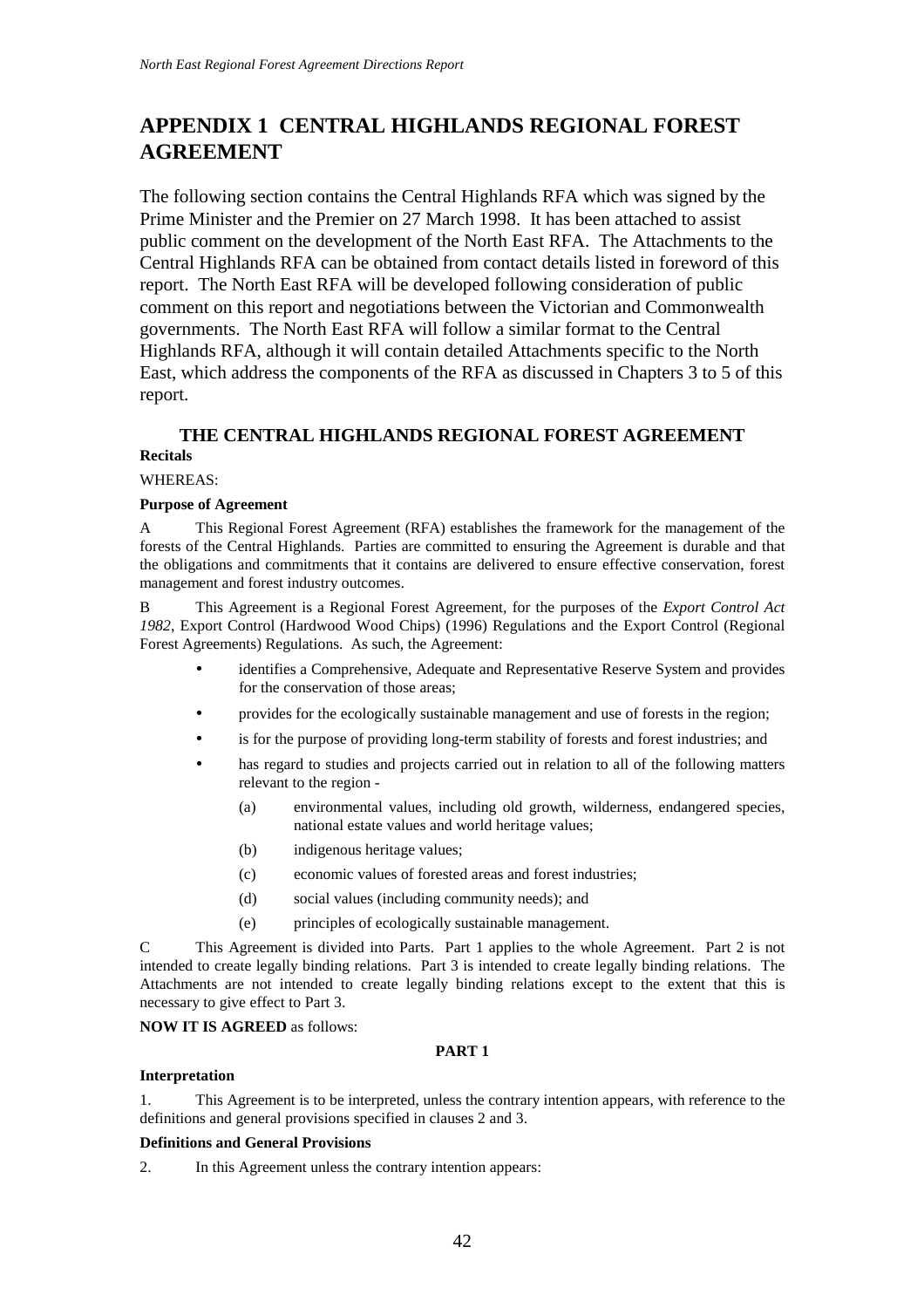**"Action Statement"** means an Action Statement made under the *Flora and Fauna Guarantee Act 1988* (Vic);

**"Agreement"** means all parts of this Agreement between the Commonwealth of Australia and the State of Victoria and includes the Attachments to this Agreement;

**"Australian Heritage Commission"** or **"the Commission"** means the Commission established by the *Australian Heritage Commission Act 1975* (Cwth);

**"Biodiversity"** means biodiversity as defined in the JANIS Report;

**"CAR Reserve System"** means areas under any of the following categories of land tenure - as described in the JANIS Report - Dedicated Reserves, Informal Reserves and other areas on Public Land protected by prescription, and areas of private land where the CAR values are protected under secure management arrangement by agreement with private landholders. This reserve system is based on the principles of comprehensiveness, adequacy and representativeness;

**"CAR Values"** means the conservation values as described by the JANIS Reserve Criteria embodied in the CAR Reserve System;

**"Code of Forest Practices for Timber Production"** means the Code of Forest Practices for Timber Production Revision No 2 1996 developed in accordance with the *Conservation, Forest and Lands Act 1987* (Vic);

**"Code of Practice for Fire Management on Public Land"** means the Code of Practice for Fire Management on Public Land developed pursuant to the *Conservation, Forests and Lands Act 1987* (Vic);

**"Competition Principles"** means principles as described in the Compendium of National Competition Policy Agreements, January 1997, National Competition Council;

**"Comprehensive Regional Assessment"** or **"CRA"** means the assessment process carried out pursuant to Attachment 1 of the Scoping Agreement for Victorian Regional Forest Agreements between the Commonwealth of Australia and the State of Victoria;

 **"Crown land"** means land which is, or is deemed to be, unalienated land of the Crown and includes--

- (a) land of the Crown reserved permanently or temporarily or set aside by or under an Act; and
- (b) land of the Crown occupied by a person under a lease, licence or other right.

**"Dedicated Reserve"** means a reserve equivalent to International Union for the Conservation of Nature and Natural Resources (IUCN) Protected Area Management Categories I, II, III, or IV as defined by the IUCN Commission for National Parks and Protected Areas (1994). The status of Dedicated Reserves is secure, requiring action by the Victorian Parliament or in accordance with Victorian legislation for reservation or revocation. In Victoria, Dedicated Reserves include, but are not limited to, parks under the *National Parks Act 1975* (Vic) and flora, fauna or nature conservation reserves under the *Crown Land (Reserves) Act 1978* (Vic)*;*

**"Ecologically Sustainable Forest Management"** or **"ESFM"** means forest management and use in accordance with the specific objectives and policies for ecologically sustainable development as detailed in the National Forest Policy Statement;

**"Ecological Vegetation Class"** or **"EVC"** means for the purposes of the Agreement a forest ecosystem as defined in the JANIS Report. EVCs as they exist at the present time are described in the Central Highlands CRA "Biodiversity Report" published by the Commonwealth and Victorian RFA Steering Committee in 1997;

**"Environmental and Heritage Values"** means values assessed pursuant to Attachment 1 of the RFA Scoping Agreement;

**"Environment Conservation Council"** means the Council of the same name established under the *Environment Conservation Council Act 1997* (Vic);

**"Forest Management Area"** or **"FMA"** means a Forest Management Area as defined in the *Forests Act 1958* (Vic);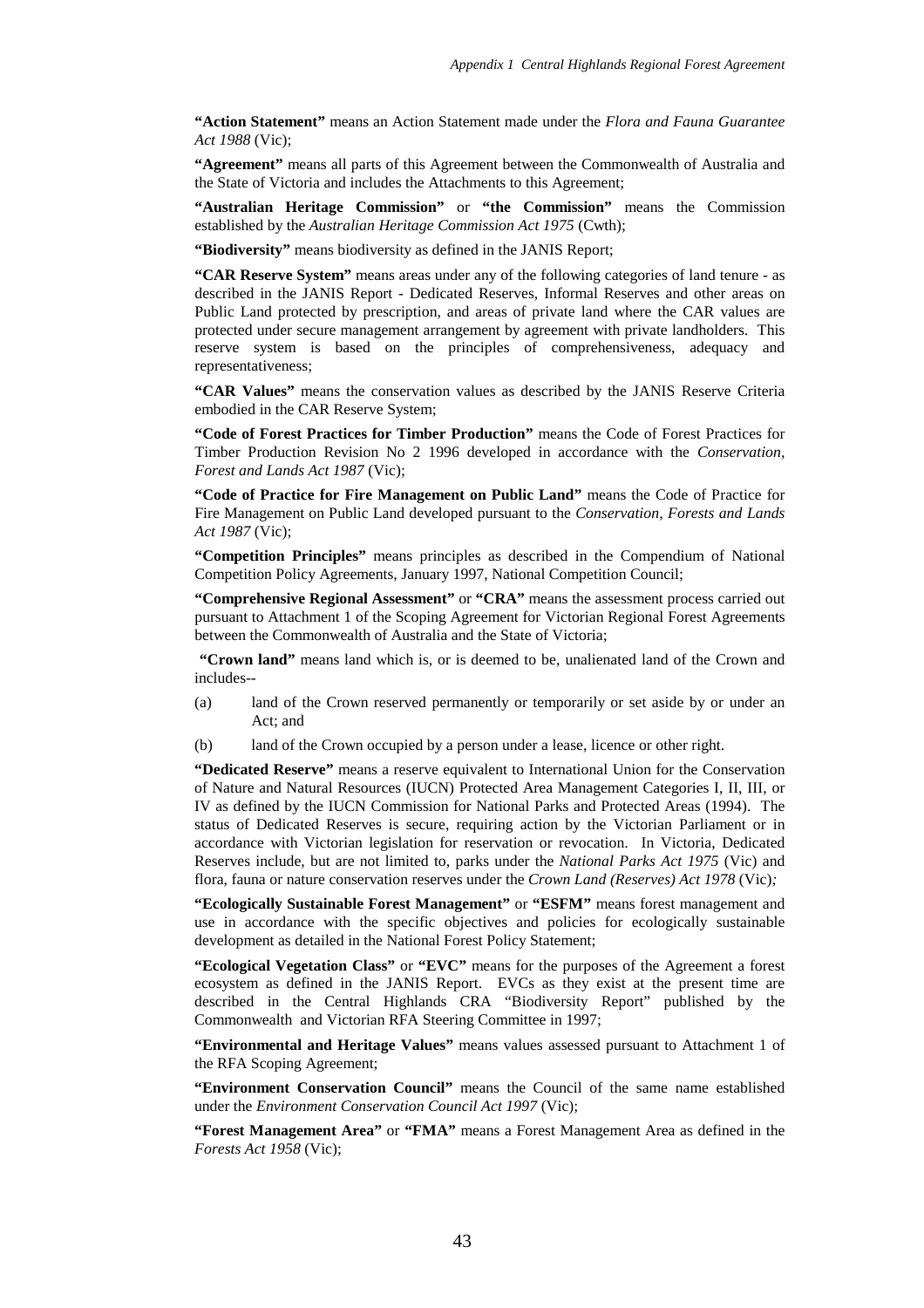**"Forest Management Plan"** means a forest management plan as defined in the Code of Practices for Timber Production to address the full range of values and uses in State forest;

**"Forest Management System"** means the State's suite of legislation, policies, codes, plans and management practices and processes as described in the *"Victorian Statewide Assessment of Ecological Sustainable Forest Management"* published by the Commonwealth and Victorian RFA Steering Committee in 1997 as varied by this Agreement;

**"Forest Products"** means all live and dead trees, ferns or shrubs or parts thereof;

**"Forestry Operations"** means -

- (a) the planting of trees; or
- (b) the managing of trees before they are harvested; or
- (c) the harvesting of Forest Products

for commercial purposes and includes any related land clearing, land preparation and regeneration (including burning), and transport operations;

**"General Management Zone"** means the zone of the same name described in the Forest Management Plan for the Central Highlands;

**"Informal Reserve"** means a reserve that contains and is managed for conservation values which unequivocally contribute to the CAR Reserve System and meets the principles for Informal Reserves as described in the JANIS Report. In Victoria, it includes, but is not limited to, the State forest Special Protection Zone;

**"Integrated Forest Planning System"** means Victoria's integrated forest planning system for forecasting sustainable yield;

**"Interim Forest Agreement"** means the Interim Agreement between the Commonwealth of Australia and the State of Victoria signed in January 1996;

**"JANIS Report"** means the report by the Joint Australian and New Zealand Environment and Conservation Council (ANZECC) / Ministerial Council on Forestry, Fisheries and Aquaculture (MCFFA) National Forests Policy Statement Implementation Sub-committee, titled 'Nationally Agreed Criteria for the Establishment of a Comprehensive, Adequate and Representative Reserve System for Forests in Australia', published by the Commonwealth of Australia in 1997;

**"JANIS Reserve Criteria"** means the criteria as described in the JANIS Report for establishing the CAR Reserve System addressing biodiversity, old growth forest and wilderness, taking account of reserve design and management and social and economic considerations;

**"Land Conservation Council"** means the Council established under the former *Land Conservation Act 1970* (Vic);

**"Licence, Permit or Authority"** in clause 90 means any licence permit or authority pursuant to the *Mineral Resources Development Act 1990* (Vic) and the *Extractive Industries Development Act 1995* (Vic);

**"Mineral"** means mineral as defined in the *Mineral Resources Development Act 1990* (Vic) and stone as defined in the *Extractive Industries Development Act 1995* (Vic), excluding stone on private land for the private use of the owner and mineral or stone obtained for noncommercial purposes;

"Mining" means any operation or work carried out to obtain Minerals;

**"Mining Operations"** means

- (a) any operations or work of a commercial nature carried out on a mining licence or extractive industry work authority with a view to obtaining or treating Minerals; or
- (b) where a valid exploration licence or extractive industry search permit is held, any operations or work in the area covered by that licence or search permit for the purpose of exploring for Minerals;

**"Mining Product"** means any Mineral obtained by Mining;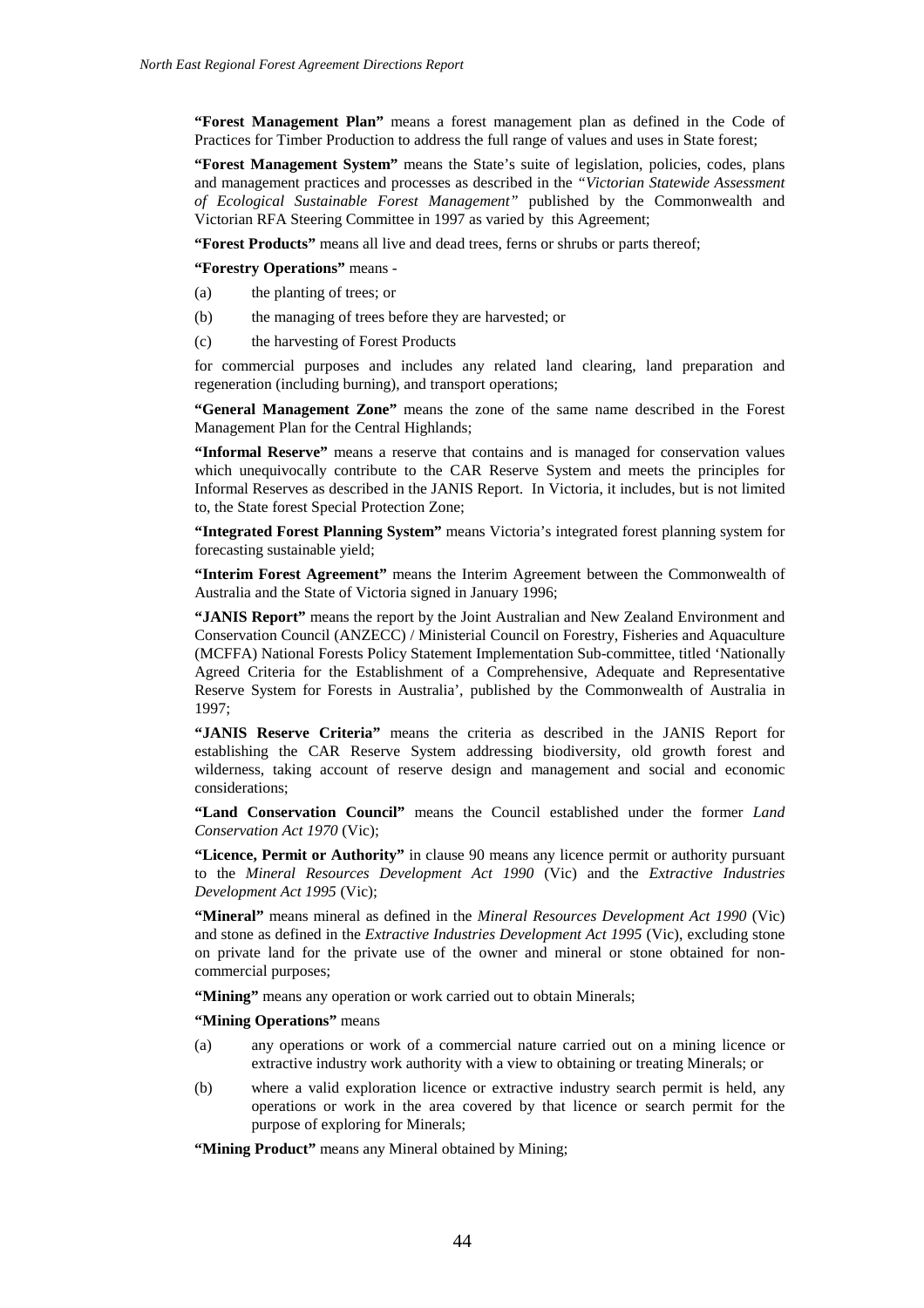**"Montreal Process Criteria"** means the Montreal Process criteria for the conservation and sustainable management of temperate and boreal forests;

**"Montreal Process Implementation Group"** or **"MIG"** means the Montreal Process Implementation Group established by the Commonwealth and all State and Territory Governments;

**"National Estate"** means those places as defined under section 4 of the *Australian Heritage Commission Act 1975* (Cwth);

**"National Estate Values"** means values attributed by the Australian Heritage Commission to the National Estate;

**"National Forest Policy Statement"** or **"NFPS"** means the National Forest Policy Statement 1992 endorsed by the Commonwealth and all State and Territory Governments;

**"Old Growth forest"** means old growth forest as defined in the JANIS Report;

**"Parties"** means the State of Victoria and the Commonwealth of Australia;

**"Party"** means a Party to this Agreement;

**"Private Land"** means lands other than Public Land and land owned or leased by the Commonwealth;

**"Public Land"** means public land as defined in section 3 of the *Environment Conservation Council Act 1997* (Vic);

**"Recovery Plan"** means a recovery plan made under Part 3 of the *Endangered Species Protection Act 1992* (Cwth);

**"Regional Forest Agreement"** or **"RFA"** means a Regional Forest Agreement within the meaning of the Export Control (Hardwood Wood Chips) (1996) Regulations (Cwth);

**"Register of the National Estate"** means the register of the same name kept pursuant to the *Australian Heritage Commission Act 1975* (Cwth);

**"Special Protection Zone"** or **"SPZ"** means the zone of the same name described in the Forest Management Plan for the Central Highlands;

**"State Forest"** means land described in section 3 of the *Forests Act 1958* (Vic);

**"Statement of Significance"** means a statement of significance made by the Australian Heritage Commission for a place which forms part of the National Estate;

**"Statewide Forest Resource Inventory"** or **"SFRI"** means Victoria's Statewide Forest Resource Inventory of Victoria's public native forest resources;

**"Sustainability Indicators"** means qualitative or quantitative measures, at the regional (subnational) level developed to assess the criteria for sustainable forest management;

**"Sustainable Yield"** means sustainable yield rate as defined in the *Forests Act 1958* (Vic);

**"Threat Abatement Plan"** means a threat abatement plan made under Part 3 of the *Endangered Species Protection Act 1992* (Cwth);

**"Wilderness Values"** means the values of the same name as defined in the JANIS Report;

"Wild Rivers" means a river of natural origin, in which the biological, hydrological and geomorphological processes of river flow, and intimately linked parts of its catchment, have not been significantly altered by modern or colonial society. Wild rivers may include permanent, seasonal or underground water courses;

**"Woodchips and Unprocessed Wood"** means those goods within the meaning of the Export Control (Hardwood Wood Chips) (1996) Regulations; the Export Control (Regional Forest Agreements) Regulations; and the Export Control (Unprocessed Wood) Regulations;

**"World Heritage Nomination"** means the submission by the Commonwealth of a nominated area to the UNESCO World Heritage Committee for assessment as a World Heritage area;

**"World Heritage Values"** means features, formations, areas, and sites of outstanding universal value within the meaning of Article 2 of the *Convention Concerning the Protection of the World Cultural and Natural Heritage*, also known as the World Heritage Convention.

3. In this Agreement unless the contrary intention appears: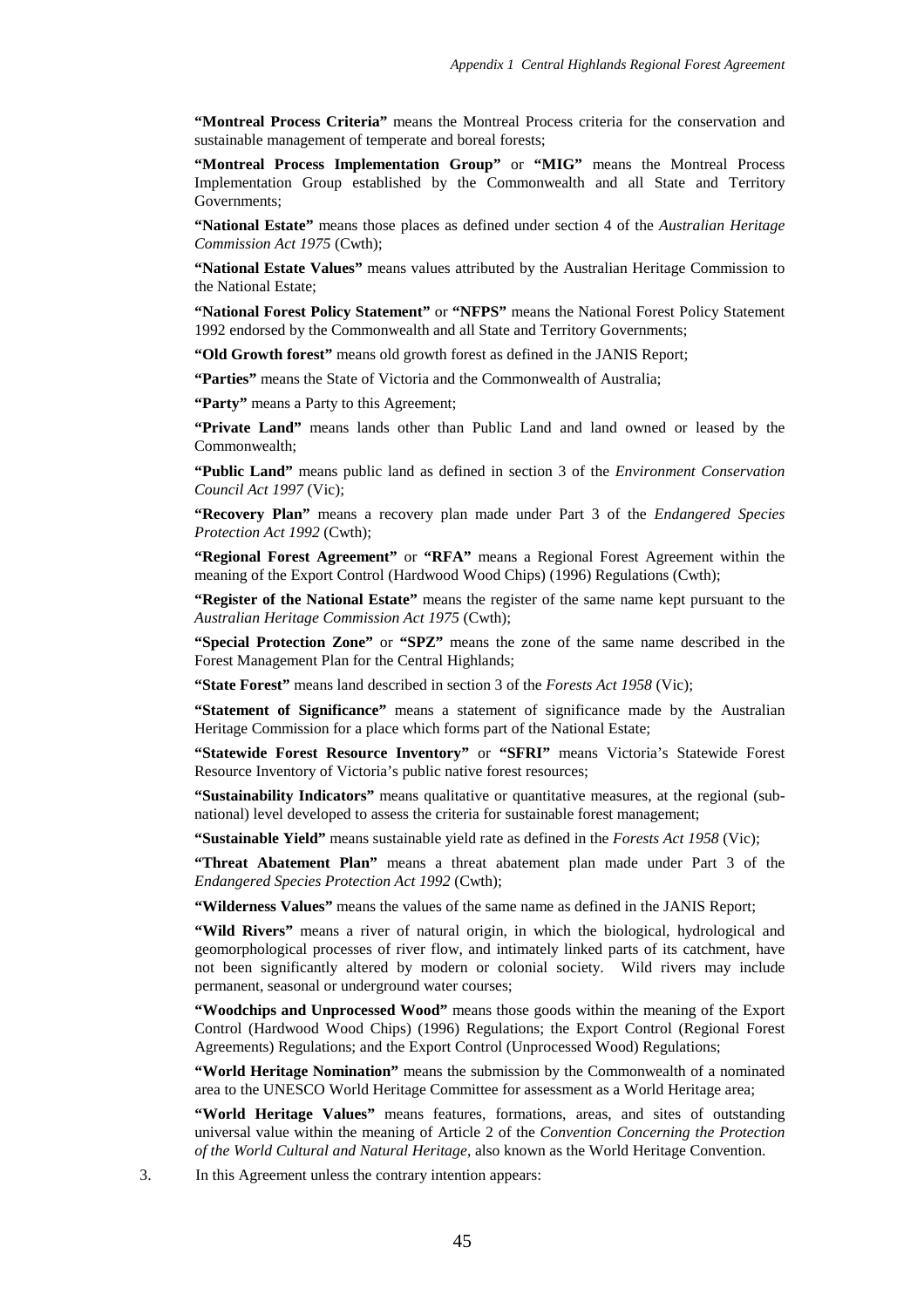- (a) a reference to a clause or Attachment is a reference to a clause or Attachment to this Agreement and a reference to this Agreement includes a reference to an Attachment;
- (b) a reference to this Agreement or another instrument is a reference to this Agreement or that other instrument as amended or varied from time to time;
- (c) a reference to a statute or ordinance includes any consolidations, amendments, re-enactments or replacements thereof and also includes regulations and other instruments made under them;
- (d) a reference to a code or other instrument includes any consolidations or amendments thereof;
- (e) a word importing the singular includes the plural and vice versa, a word importing a gender includes each other gender and a reference to a person includes an individual, firm, body corporate, association (whether incorporated or not), government, governmental or semigovernmental body, local authority or agency;
- (f) a reference to an act, matter or thing includes the whole or any part of that act, matter or thing and a reference to a group of acts, matters, things or persons includes each act, matter, thing or person in that group;
- (g) where any terms and conditions are added to an Attachment of this Agreement it is agreed that those terms and conditions will form part of this Agreement;
- (h) headings are inserted for convenience and do not affect the interpretation of this Agreement.

#### **Definition of Region**

4. The area covered by this Agreement is the Central Highlands Region as shown in Map 1 accompanying this Agreement.

### **Duration of Agreement**

- 5. This Agreement takes effect either:
- (a) upon signing by both parties; or
- (b) upon the commencement of regulations amending Item 2 of the Schedule to the Export Control (Hardwood Wood Chips) (1996) Regulation with the effect of changing the description of the Central Highlands Region of Victoria to accord with the boundaries of that Region as shown in Map 1 accompanying this Agreement;

whichever the later, and will remain in force for twenty years.

6. The process for extending the Agreement for a further period will be determined jointly by the Parties as part of the third five yearly review.

#### **Basis of Agreement National Forest Policy Statement**

7. Parties confirm their commitment to the goals, objectives and implementation of the *National Forest Policy Statement (NFPS)* by:

- developing and implementing Ecologically Sustainable Forest Management (ESFM);
- establishing a Comprehensive, Adequate and Representative (CAR) reserve system; and
- facilitating the development of an internationally competitive wood production and wood products industry.

#### **Changes to the Agreement**

8. This Agreement may only be amended with the consent, in writing, of both Parties. Parties agree to work cooperatively to address any differences between them as to the interpretation or implementation of the Agreement.

#### **Dispute Resolution**

9. The Parties agree that if a dispute arises between the Parties regarding this Agreement it must be resolved expeditiously in accordance with the provisions of clauses 10 to 14.

- 10. When a dispute arises, a Party may serve a notice on the other specifying:
- (a) the nature and substance of the matter or issue in dispute;
- (b) that it is a dispute to be resolved in accordance with clauses 10 to 14.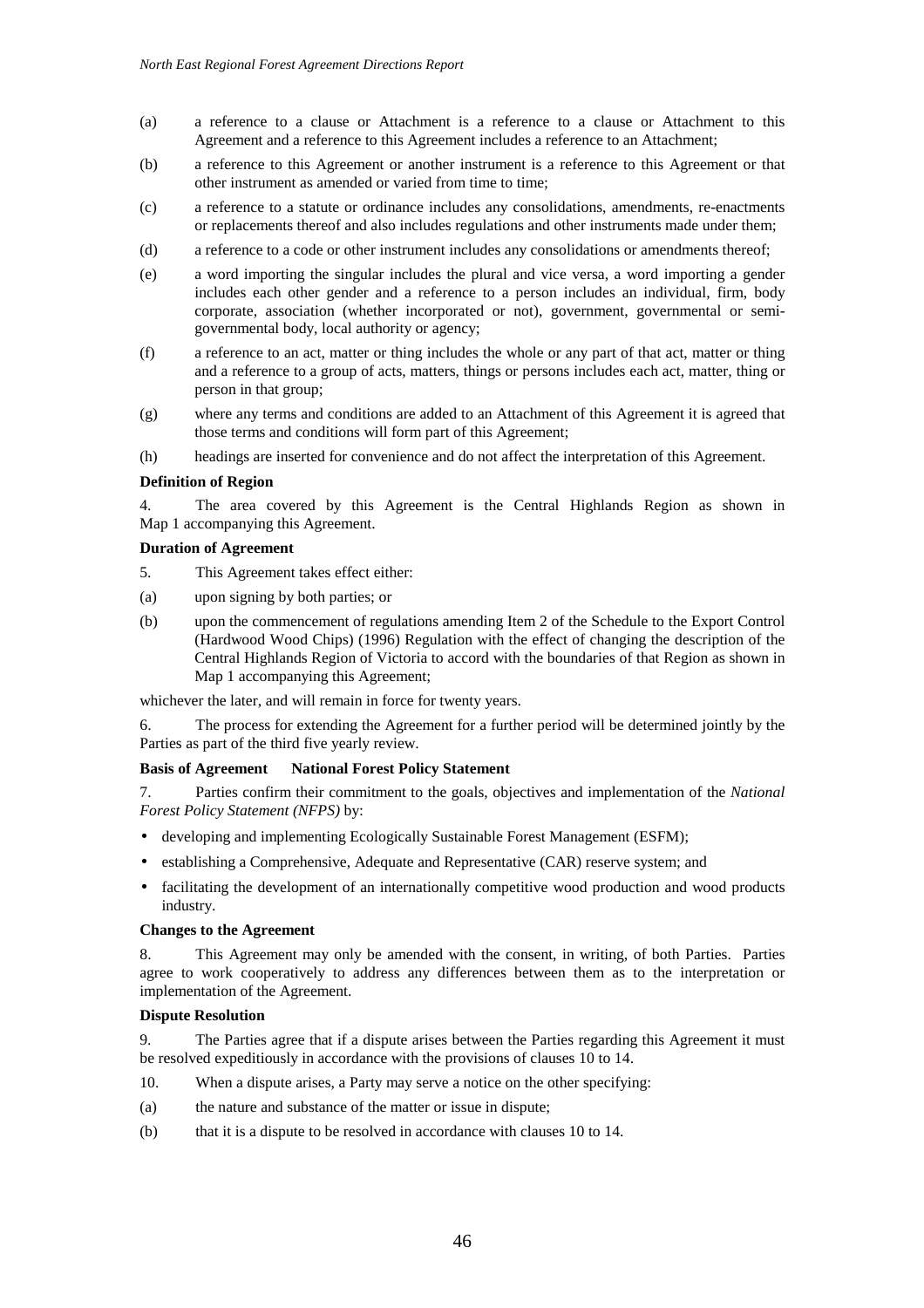11. Within 14 days of the notice under clause 10 being served the Parties must attempt to settle the dispute and, in default of settlement, appoint a mediator to conduct a mediation concerning the matter or issue in dispute.

12. If the dispute is not settled under clause 11 and the Parties fail to appoint a mediator, either of them may request the President of the Law Council of Australia, or the equivalent officer of such body as in future may have the functions of the Law Council of Australia, to nominate a mediator to conduct the mediation.

13. The costs of a mediator appointed under clauses 11 or 12 are to be shared equally between the Parties.

14. Each of the Parties agrees to use its best endeavours to resolve the dispute through mediation.

## **Notices**

15. Any notice or other communication to be given or made pursuant to this Agreement shall be in writing and addressed as the case may be as follows:

THE STATE: The Secretary, Department Of Premier And Cabinet, Treasury Place, EAST MELBOURNE VIC 3002

THE COMMONWEALTH: The Secretary, Department Of The Prime Minister And Cabinet, 3-5 National Circuit, BARTON ACT 2600

#### **PART 2**

16. This Part is not intended to create legally binding relations and provisions in Part 1 in so far as they relate to Part 2 are also not binding. Where there are references in this Part to obligations which are referred to in Part 3 and are intended to be legally binding, they are only included in Part 2 insofar as they provide context and for the sake of completeness so that the whole scheme which the Parties wish to implement is set out in this Part. The inclusion of references to these legally binding obligations in Part 2 does not derogate from the Parties intent that they be legally binding in Part 3.

# **FUNCTIONING OF THE AGREEMENT**

#### **Relationship to the Interim Forest Agreement**

17. This Agreement replaces the Interim Forest Agreement, signed by the Commonwealth and Victorian governments on 27 January 1996, in relation to the Central Highlands Region.

#### **Relationship to Statutory Obligations**

18. This Agreement cannot impose on either Party or a third party any obligation that is inconsistent with Australia's international obligations, or a law of the Commonwealth or of Victoria.

19. Neither Party will seek to use existing or future legislation to undermine or impede this Agreement.

20. The Commonwealth, in signing the Agreement, confirms that its obligations under the *Australian Heritage Commission Act 1975* have been met.

21. Parties will manage their respective responsibilities with regard to the National Estate in accordance with the provisions of this Agreement as detailed in Attachment 3.

22. The Commonwealth confirms it has on or before the date of this Agreement entered into an agreement with the Australian Heritage Commission in which the Commission has agreed to perform and comply with all the agreements and confirmations which are specified in Attachment 3 as being agreements and confirmations on the part of the Commission.

23. The Commonwealth, in signing the Agreement, confirms that its obligations under the *Environment Protection (Impact of Proposals) Act 1974* have been met. The Commonwealth also confirms that, under the administrative procedures of the Act, any activities covered by the Agreement, including the 5 yearly review and minor amendments to the Agreement, will not trigger further environmental impact assessment.

24. The Commonwealth, in signing the Agreement, confirms that its obligations under the *Endangered Species Protection Act 1992* have been met.

25. The Commonwealth notes that its obligations to promote endangered species protection will involve ongoing cooperative work with Victorian agencies concerning the Central Highlands.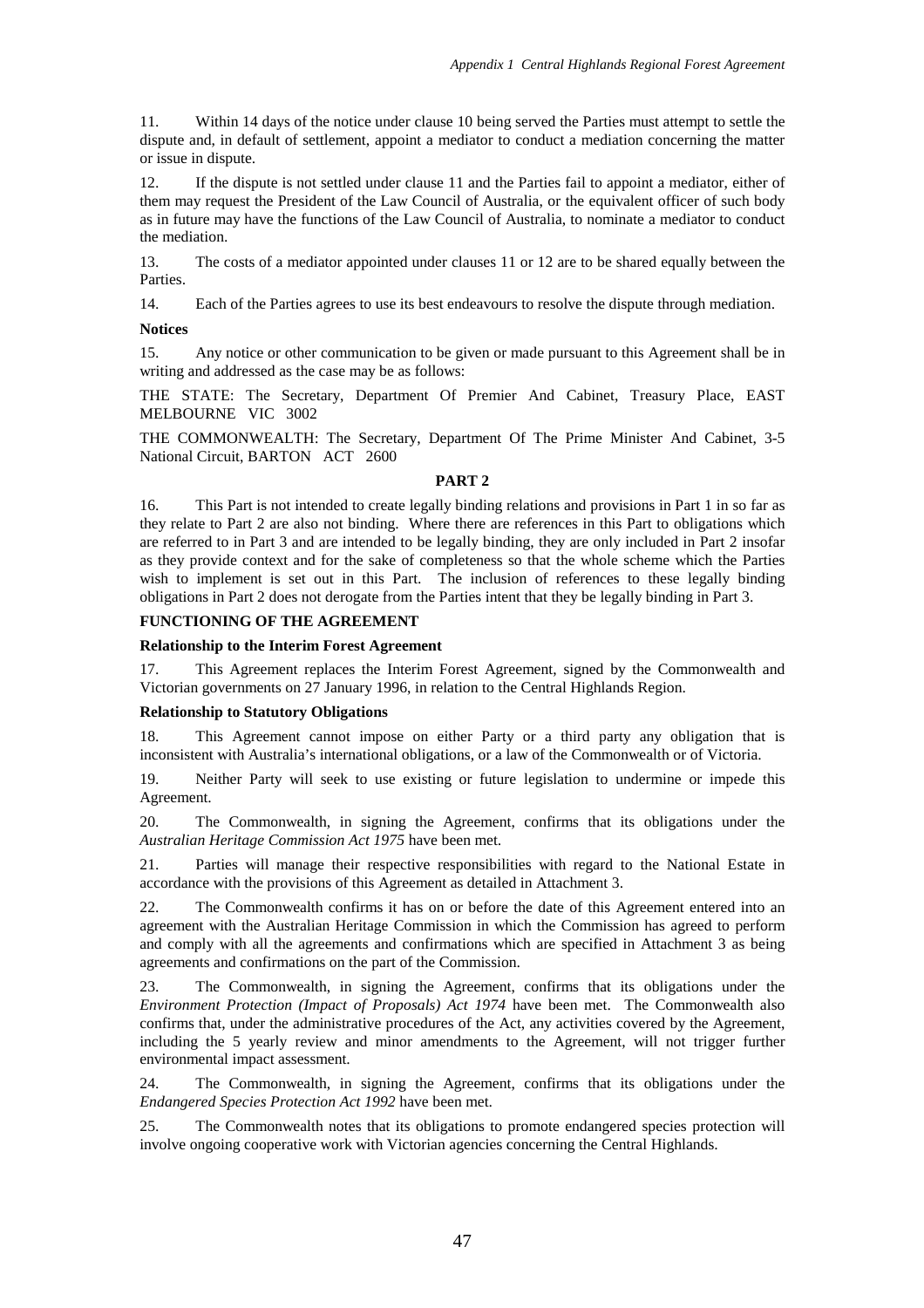26. Parties agree to actively investigate, and participate in, World Heritage assessment of the Australia-wide Eucalypt theme, including any potential contribution from the Central Highlands region.

27. Parties note that in order to progress work and then proceed to World Heritage nomination, the agreement of all relevant governments will be required.

28. Parties agree that any potential World Heritage nomination involving areas in the Central Highlands will be from within the CAR Reserve System.

29. The Commonwealth agrees that it will give full consideration to the potential socio-economic consequences of any World Heritage nomination of places in the Central Highlands and that any such nomination will only occur after the fullest consultation and with agreement of the State.

30. The Parties agree that before any World Heritage nomination is made:

- all necessary management arrangements, including joint policy coordination arrangements will be agreed; and
- all related funding issues will be resolved to the satisfaction of both Parties.

31. Parties note that current Commonwealth export arrangements provide that, after 31 December 1999, exports of hardwood woodchips from native forests will only be permitted from areas covered by an RFA.

32. Parties note that no controls under the *Export Control Act 1982* will apply to hardwood woodchips or unprocessed wood sourced from the Central Highlands region while this Agreement is in place.

33. The Commonwealth notes Victoria's intention to separate more clearly its commercial forestry activities within native State forests from the broader policy, strategic planning and regulatory functions associated with the management of those forests. Victoria also confirms its commitment to the ongoing implementation of its plans, codes and prescriptions relevant to the achievement of ESFM.

34. The Commonwealth notes Victoria's change to the administration arrangements applying to the management of its parks, and that the primary emphasis of management will continue to be the conservation and protection of environmental and heritage values.

### **Milestones**

35. This Agreement establishes milestones (Attachment 4) and Parties will report annually on their achievement for the first five years, and then as they fall due and as part of the 5 yearly review, using an appropriate public reporting mechanism.

## **Five yearly review**

36. Within each five year period, a review of the performance of the Agreement will be undertaken. The purpose of the five yearly review is to provide an assessment of progress of the Agreement against the established milestones, and will include:

- the extent to which milestones and obligations have been met including management of the National Estate;
- the results of monitoring of sustainability indicators; and
- invited public comment on the performance of the Agreement.

Each review will be scheduled concurrent with the five yearly reviews required for the East Gippsland RFA.

37. While the review process will not open up the Agreement to re-negotiation, both Parties may agree to some minor modifications to incorporate the results of the review.

38. The outcomes of the review will be made public. The mechanism for the review will be determined by both Parties before the end of the five year period and the review will be completed within three months.

# **ECOLOGICALLY SUSTAINABLE FOREST MANAGEMENT**

39. The Parties agree that ESFM is an objective which requires a long term commitment to continuous improvement and that the key elements for achieving it are:

- the establishment of a CAR Reserve System (Attachment 1);
- the development of internationally competitive forest products industries; and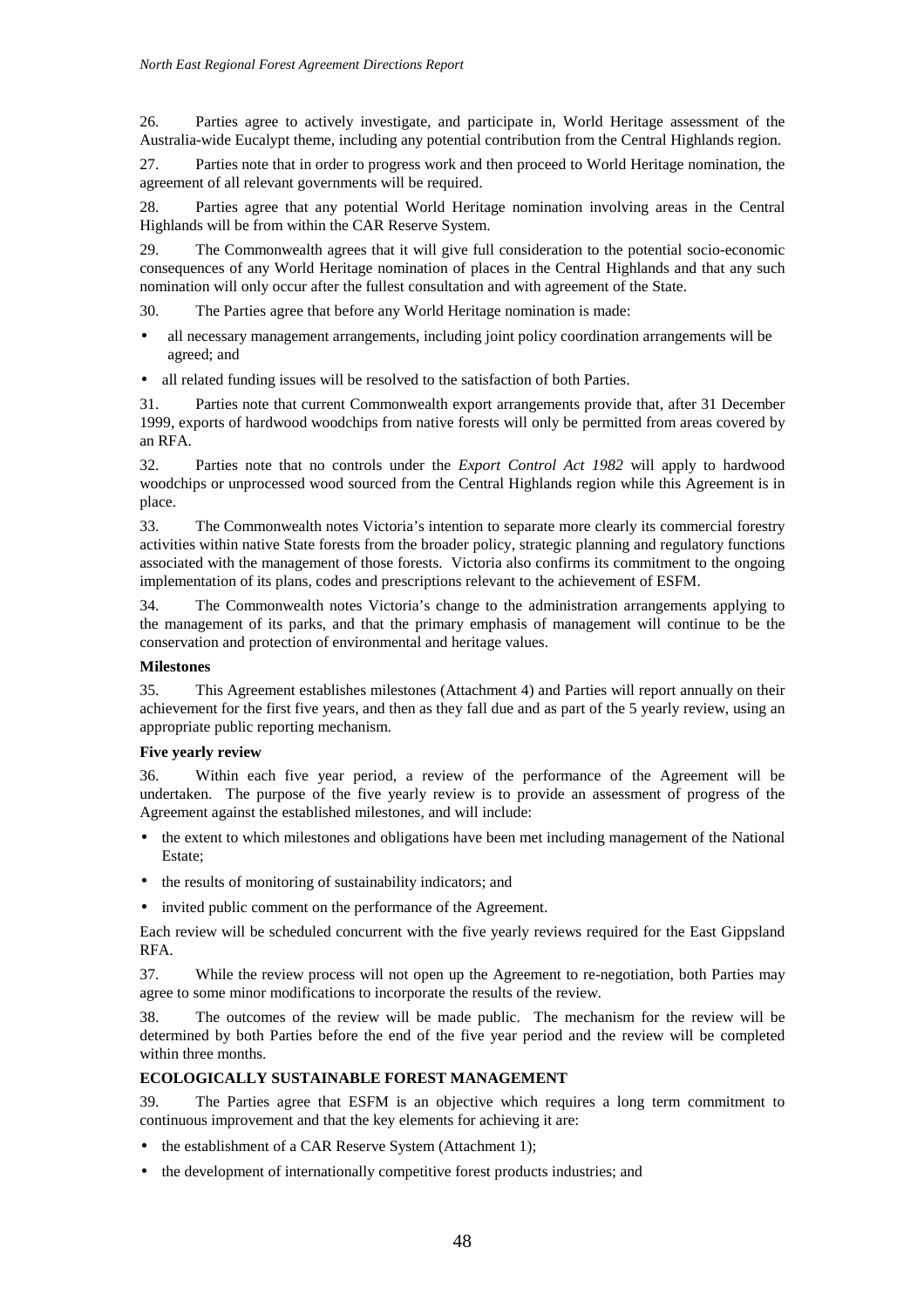• a fully integrated and strategic forest management system capable of responding to new information.

40. The Parties agree that Victorian processes and systems provide for ecologically sustainable management of forests in the Central Highlands and that these processes and systems are accredited in clause 47 of this Agreement.

#### **Monitoring, Reporting and Consultative Mechanisms**

41. Victoria will report on the results of monitoring of sustainability indicators.

42. Comprehensive Regional Assessments and the development of this Agreement have provided extensive opportunities for public participation and reporting. Parties recognise that the public reporting activities and on-going opportunities for public participation and consultation associated with existing Victorian and Commonwealth processes and instruments will continue. These processes are listed in Attachment 5.

43. In addition to these activities, Victoria agrees to publish future reports of audits of compliance with the Code of Forest Practices for Timber Production. Supporting documents will also be publicly available.

44. Victoria will further develop the transparency and accountability of its forest management processes through the implementation of an on-going quality assurance program. The program will be implemented, within three years, utilising expertise external to the forest agency in the Department of Natural Resources and Environment or its equivalent.

- 45. Victoria undertakes to:
- (a) complete and publish regional prescriptions for timber production by the end of 1998;
- (b) use its best endeavours to complete and publish management plans for all National and State Parks by the end of 1998;
- (c) continue to manage the dedicated reserves within the CAR Reserve System in accordance with the relevant government approved recommendations of the Land Conservation Council;
- (d) manage cultural values, both Aboriginal and non-Aboriginal, in the Central Highlands, based on Statewide Guidelines for the Management of Cultural Heritage Values in Forests, Parks and Reserves which will be jointly agreed; and
- (e) implement the Integrated Forest Planning System and the Statewide Forest Resource Inventory (SFRI) in the Central Highlands in time for the next review of sustainable yield due in 2001.

#### **Accreditation**

46. Parties agree that Victoria's forest management system (including its legislation, policies, Codes, plans and management practices) as described in the Statewide Assessment of Ecologically Sustainable Forest Management and including responses reported in Chapter 5 of the Central Highlands RFA Directions Report provides for continuing improvement in relation to ESFM.

47. The Commonwealth accredits Victoria's forest management system for the Central Highlands as amended by this Agreement. The system includes:

- the Forest Management Plan and the process for its review;
- the *Flora and Fauna Guarantee Act 1988*;
- the process for forecasting sawlog sustainable yield in the Central Highlands; and
- the systems and processes established by the Code of Forest Practices for Timber Production and the Code of Practice for Fire Management on Public Land.

#### **Sustainability indicators**

48. Parties agree that the current forest management system could be enhanced by further developing appropriate mechanisms to monitor and review the sustainability of forest management practices. To ensure that this occurs, Parties agree to establish an appropriate set of sustainability indicators to monitor forest changes. Any indicators established will be consistent with the Montreal Process Criteria (as amended from time to time), the current form of which is specified in Attachment 7, and will take into account the framework of regional indicators developed by the Montreal Process Implementation Group (MIG). Indicators will be practical, measurable, cost-effective and capable of being implemented at the regional level.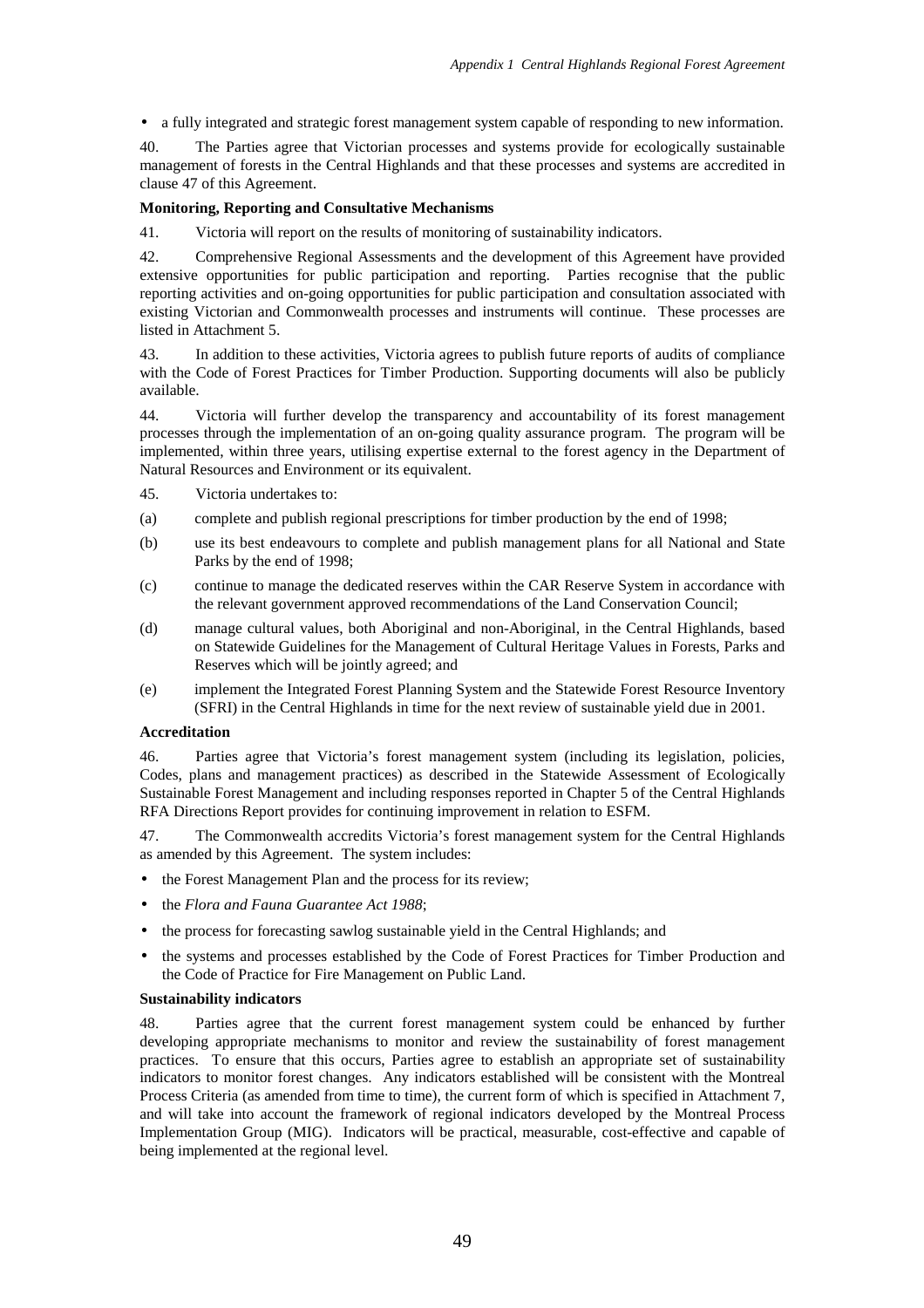49. In developing effective indicators, Parties agree to take into account the results of the Forest and Wood Products Research and Development Corporation's pilot studies for the development of effective regional indicators.

50. Development of indicators, and collection of results for those indicators which can be readily implemented, will be completed in time to enable assessment during the first review of this Agreement.

### **Private land**

51. The Parties reaffirm their commitments made in the NFPS to the conservation and management of the private forest estate. The Parties note that Victoria has, under the *Planning and Environment Act 1987*, native vegetation retention controls to regulate the clearance of native forest on private land.

52. Victoria will continue to encourage private forest owners to ensure that their management operations are consistent with the Code of Forest Practices for Timber Production, and to have in place adequate mechanisms to protect nature conservation and catchment values.

53. Ecological vegetation classes which are priorities for the CAR Reserve System and which occur on private land are listed in Attachment 1. Parties agree that the EVCs listed in Attachment 1 can be managed to protect values consistent with the JANIS Reserve Criteria

54. or could contribute to the CAR Reserve System through a range of mechanisms, with the consent of the land owner.

### **Threatened Flora and Fauna**

55. The Parties agree that the CAR Reserve System, actions under the *Flora and Fauna Guarantee Act 1988* and the *Endangered Species Protection Act 1992*, and the application of a range of management strategies in the Central Highlands Forest Management Plan provide for the protection of rare or threatened flora and fauna species and ecological communities.

56. Where threatened species, ecological communities and threatening processes restricted to Victoria are listed under both the *Flora and Fauna Guarantee Act 1988* and the *Endangered Species Protection Act 1992*, any new or revised Action Statements will be jointly prepared to meet the requirements of both Acts. Where the Action Statements meet the requirement of the *Endangered Species Protection Act 1992*, the Commonwealth intends to adopt Action Statements as Recovery Plans under Section 46 of the *Endangered Species Protection Act 1992*.

57. Recovery Plans for items listed under both Acts and extending beyond Victoria will be prepared jointly with Victoria and other relevant governments, and incorporate the agreed Action Statement as the Victorian component of the Recovery Plan.

58. Parties will continue to consult on the priorities for listing threatened species, ecological communities and threatening processes, and the preparation of Action Statements and Recovery Plans, recognising that priorities can change in the light of new information. Currently agreed priorities and commitments for the next five years are outlined in Attachment 2.

59. Parties reaffirm their commitment that species in the Central Highlands for which Recovery Plans or Action Statements have already been prepared will have all recommended actions completed or significantly advanced in accordance with the timelines specified in the Recovery Plans or Action Statements.

60. Parties agree that within five years pest plant and pest animal control programs will be developed in accordance with the Central Highlands Forest Management Plan.

### **THE CAR RESERVE SYSTEM**

61. Parties agree that the primary function of the CAR Reserve System is to ensure the conservation and protection of environment and heritage values.

62. Parties agree that the CAR Reserve System as identified on Map 1 and described in Attachment 1, in conjunction with the arrangements proposed for private land in Attachment 1, satisfies the JANIS Reserve Criteria. Each element of the reserve system will be administered in accordance with Victorian legislation.

63. Victoria agrees to implement the CAR Reserve System described in Attachment 1 and identified on Map 1.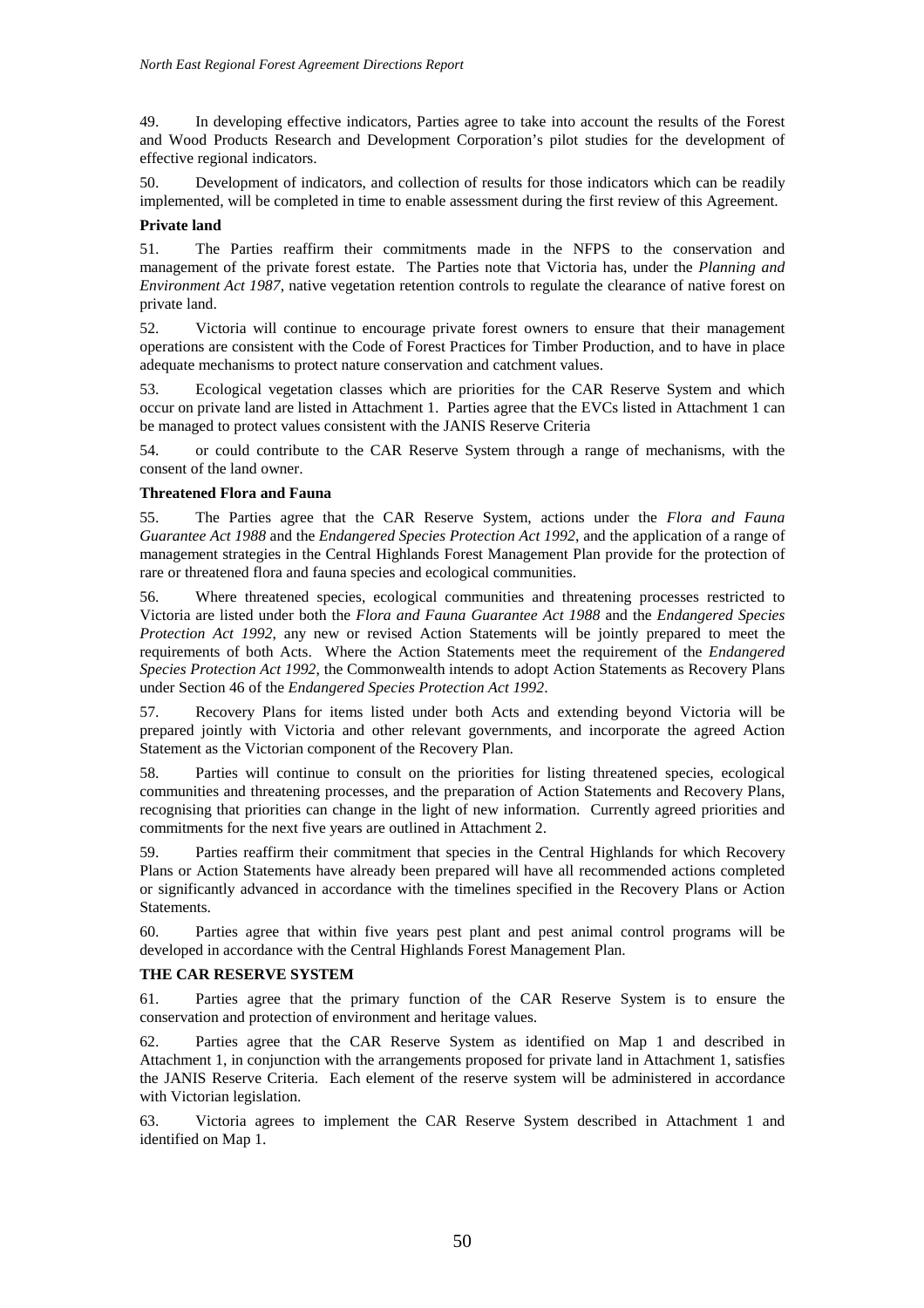64. Parties agree that changes to that component of the CAR Reserve System in State forest will only occur in accordance with this Agreement, will not lead to a net deterioration in the protection of identified CAR values<sup>1</sup>, and will be publicly available.

65. Parties agree that best endeavours will be used to maintain the levels of protection of national estate values in a regional context, however, minor changes to the levels of protection of individual values may occur as a result of changes to the CAR Reserve System in State forest.

66. Victoria agrees to produce and publish by 30 June 1998 the Central Highlands Forest Management Plan that reflects the outcomes of this Agreement.

67. Parties recognise that all Victorian rainforest is protected from harvesting through the range of mechanisms described in Attachment 1.

#### **INDUSTRY DEVELOPMENT**

68. The Parties agree that State forest outside the CAR Reserve System is available for timber harvesting in accordance with the Central Highlands Forest Management Plan and the Code of Forest Practices for Timber Production. Victoria also confirms that the sustainable yield for forests for the Central Highlands will continue to be based on areas available for timber harvesting outside the CAR Reserve System.

69. Parties agree that any changes to the area of State forest will not lead to a net deterioration in the timber production capacity of those areas available for harvesting in terms of volume, species and quality.

70. The Parties acknowledge that the forest-based industries in the Central Highlands make a significant contribution to both the regional and State economies and are an essential component of many communities in the region. The Parties intend that this Agreement will enhance opportunities for further growth and development of forest-based industries in the Central Highlands and provide longterm stability for these industries. The Parties therefore acknowledge that this Agreement must provide enhanced security of access to resources on forested land for the life of the Agreement. This, in turn will facilitate industry development through:

- new investment, plantation development, reforestation, downstream processing, value-adding and jobs growth in forests-based industries;
- further introduction of new technology, enhanced utilisation of regrowth timber for sawn products, thinning of regrowth forests and more efficient utilisation of residual wood;
- investment in mineral exploration and mining; and
- tourism and recreation investment.

<u>.</u>

71. As part of providing greater security of access to forest resources, the Commonwealth will not prevent enterprises obtaining, using or exporting timber, woodchips or unprocessed wood products sourced from the Central Highlands region in accordance with this Agreement.

72. The Parties acknowledge that this Agreement is expected to provide as a minimum the current legislated sustainable yield of D+ sawlogs  $(415,000 \text{ m}^3 \text{ per annum})$  from the Dandenong, Central and Central Gippsland Forest Management Areas (FMAs) for the next twenty years, but recognise that sustainable yield levels in Victoria are subject to periodic review. Economic and social issues have been taken into account in providing a land base that is expected to deliver these yields. Sustainable yield levels in these FMAs will be reviewed when new resource information becomes available from the Statewide Forest Resource Inventory (SFRI) which should be completed by the end of 1999. When the sustainable yield for these FMAs is confirmed following this review, Victoria agrees to supply the revised sustainable yield level from these FMAs to the industry, in accordance with the requirements of the Forests Act. However, the Parties note that Victoria is committed to supply, as a minimum, the current licensed volume of D+ sawlogs  $(345,000m<sup>3</sup>$  per annum) for the next twenty years from these FMAs. The Parties also agree that Victoria will manage the forest estate in the Central Highlands to at least maintain its timber production capacity in terms of volume, species and quality.

73. Wherever possible Victoria will enhance Statewide silvicultural programs and reforestation works to improve the productive capacity of State forests.

74. Both Parties are committed to the implementation of a Hardwood Timber Industry Development and Restructuring Program for Victoria. Parties agree to develop a Memorandum of

<sup>&</sup>lt;sup>1</sup> Identified CAR values are those conservation values addressed in the JANIS Report.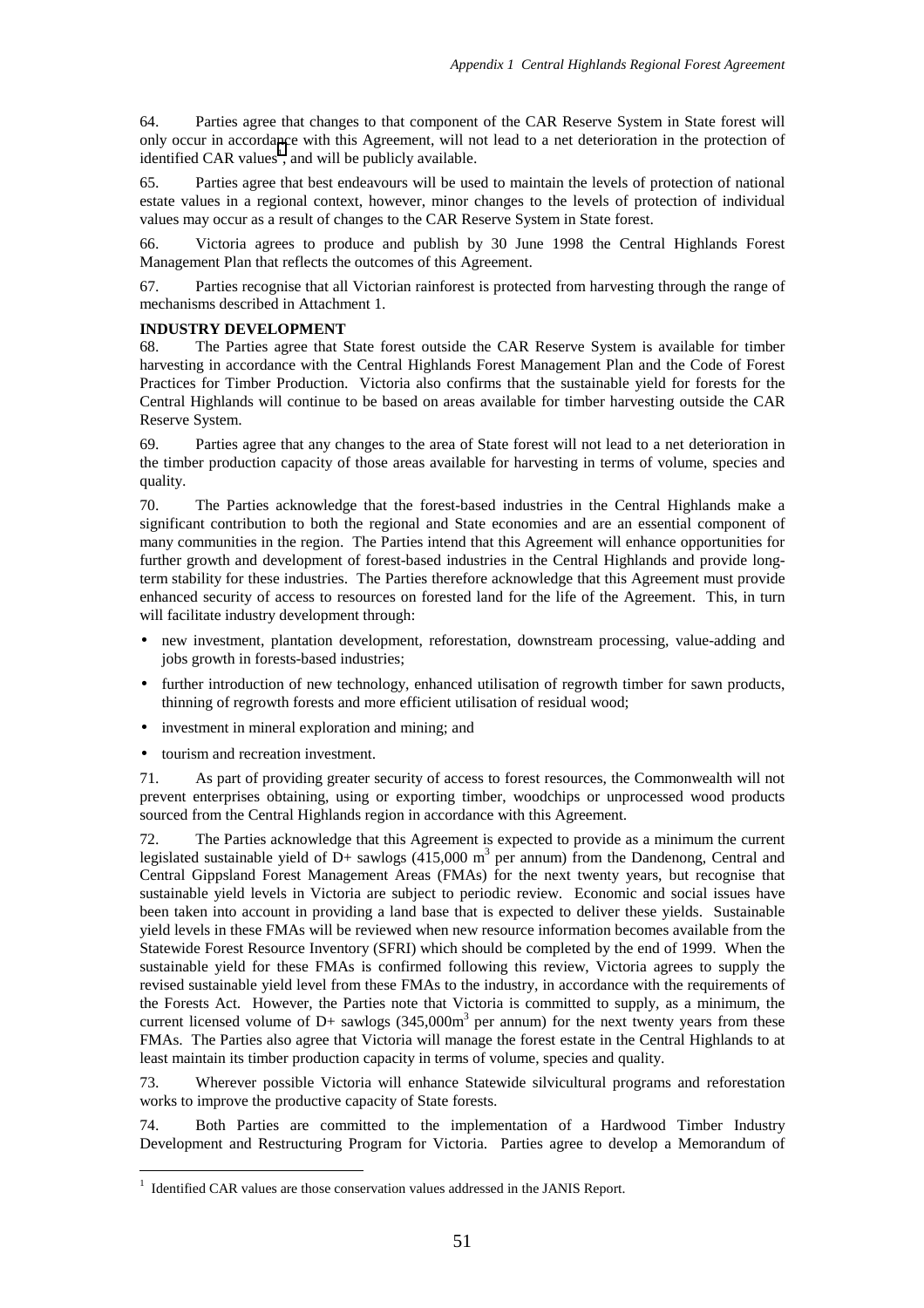Understanding for a joint Commonwealth-Victorian Hardwood Timber Industry Development and Restructuring Program which will establish the respective roles and responsibilities of the two governments in administering the program. The Parties further agree that a total of \$27.6 million is available to implement the program across the five Victorian RFA regions (refer clause 91).

## **INDIGENOUS HERITAGE**

75. The Parties agree to develop a package of measures that will be implemented by Victoria to ensure the appropriate management of Aboriginal heritage including the maintenance of traditional historic uses and values, in the Central Highlands. These measures are the development of: Statewide guidelines for the management of cultural heritage values; provision for participation and negotiation through the establishment of formal consultation mechanisms with local Aboriginal communities; modelling to establish priority areas for future surveys of Aboriginal sites; and training of staff.

76. This Agreement is not intended to influence either current or future Native Title claims in any way. Where any government action to implement this Agreement could affect Native Title, that action will be taken in accordance with the *Native Title Act 1993*.

### **PLANTATIONS**

77. The Parties recognise that export controls have been removed from unprocessed wood and woodchips sourced from Victorian plantations in accordance with the Export Control (Unprocessed Wood) Regulations.

## **OTHER FOREST USES**

78. Parties agree that forest uses other than timber production will be determined in accordance with Victorian legislation with due regard for protection of environmental and heritage values. In some limited circumstances that do not relate to the substance of this Agreement (for example foreign investment approval, export controls for non-forest products and major infrastructure developments) Commonwealth legislative provisions may also apply.

79. Parties recognise that under legislative provisions in Victoria, issuing of new exploration licences and subsequent mining is not permitted in National Parks, Wilderness Parks, State Parks and Reference Areas.

Parties recognise that exploration and mining may be permitted in parts of the CAR Reserve System, other than those identified in Clause 78, where the identified conservation values are not incompatible with exploration and mining. To this end, Victoria will ensure that in accordance with relevant Victorian legislation proposed Mining Operations in the CAR Reserve System will be subject to an Environmental Effects Statement or planning permission (eg planning permit) as required. In the case of exploration, the provisions of the *Mineral Resources Development Act 1990* require the application of conditions to protect environmental values, and may in the case of proposed road construction or bulk sampling require an exploration impact statement. Victoria will ensure these provisions apply to proposed exploration activities in the CAR Reserve System. The Parties note that, in accordance with the Central Highlands Forest Management Plan, no new activities under the *Extractive Industries Development Act 1995* will be permitted in the State forest component of the CAR Reserve System unless it will make a significant contribution to the regional economy and unless the values within the CAR Reserve System can be maintained or provided for elsewhere.

81. Rehabilitation of any mining site will be in accordance with the provisions of the *Mineral Resources Development Act 1990* or the *Extractive Industries Development Act 1995*, and it will aim to achieve world's best practice.

82. The Parties recognise that the Central Highlands region is an important source of water, particularly for Melbourne. Victoria will develop a long term timber harvesting and water production strategy for the Thomson Reservoir catchment in accordance with the Central Highlands Forest Management Plan when timber resource data (SFRI) becomes available in 1999.

### **COMPETITION PRINCIPLES**

83. Parties recognise that under the Competition Principles Agreement, Governments aim to achieve more transparency and greater efficiency in Government owned business enterprises. The Commonwealth agrees that the day to day pricing and allocation arrangements for wood from public forests are matters for Victoria. Victoria confirms its commitment to the pricing and allocation principles set out in the National Forest Policy Statement. Victoria confirms that legislation and policies relevant to the allocation and pricing of hardwood logs from State forests will be reviewed as part of the Competition Principles Agreement before the end of 1999. Competitive neutrality principles will be taken into account in any changes following the review.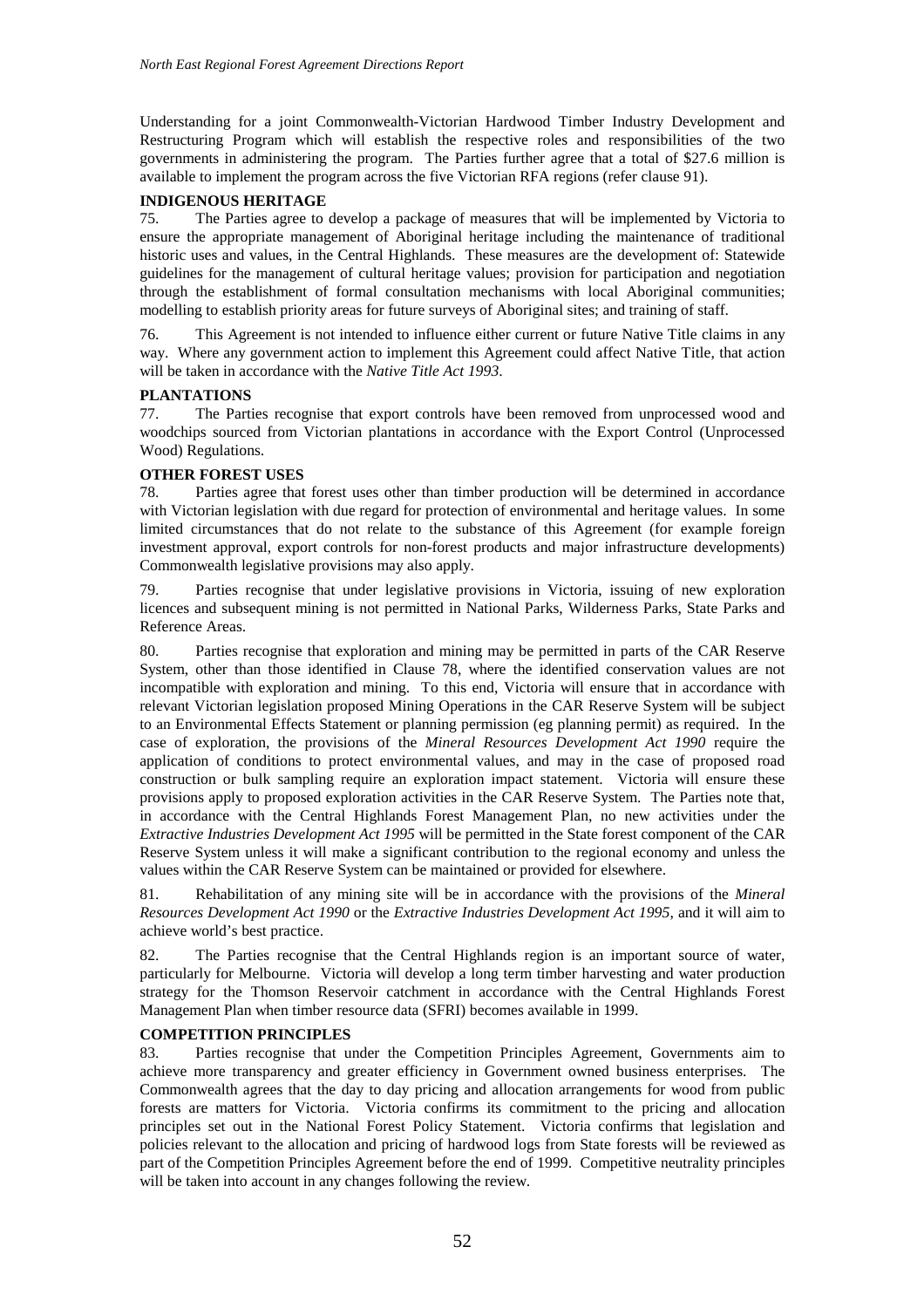### **RESEARCH**

84. The results of the Comprehensive Regional Assessments of the forest values of the Central Highlands indicated a number of areas requiring further research. The Compendium of Victorian Forest Research (in prep) will provide a bibliography of research in progress as well as published and unpublished works. Parties have outlined Statewide research priorities in Attachment 6.

85. Parties agree to consult each other in the development of future research projects that may affect the Agreement and note that the subject areas and priorities may change throughout the duration of the Agreement.

86. Parties agree to make publicly available, wherever possible, research reports relevant to this Agreement.

#### **DATA AGREEMENT**

87. Parties note the development of a State-wide data agreement. Both Parties agree to develop a schedule to the State-wide agreement concerning the management of the data used to develop this Agreement within six months of signing. The data agreement covers:

- ownership and custodianship;
- archival lodging and location and associated documentation standards; and
- access, use and maintenance of the data.

Parties also agree to lodge archival copies of data within six months of signing this Agreement.

### **PART 3**

#### **Nature of Obligations under this Part**

88. It is the intention of the Parties that this Part is to create legally enforceable rights and obligations. It is also their intention that, in the event that any provision of this Part exceeds the power of either Party or is unenforceable for any other reason, that provision is to be read as not intending to create legally enforceable rights and obligations.

#### **Forest Management**

89. Victoria will:

89.1. Complete and publish regional prescriptions for timber production by the end of 1998;

89.2. Implement the Integrated Forest Planning System and the Statewide Forest Resource Inventory (SFRI) in the Central Highlands in time for the next review of sustainable yield due in 2001;

89.3. Publish future reports of audits of compliance with the Code of Forest Practices for Timber Production;

89.4. Review legislation and policies relevant to the allocation and pricing of hardwood logs from State forest as part of the Competition Principles Agreement before the end of 1999;

89.5. Use its best endeavours to complete and publish management plans for all National and State Parks by the end of 1998.

90. The Commonwealth will:

90.1. Maintain accreditation of Victoria's forest management system for the Central Highlands as amended by this Agreement providing changes to the system are consistent with the provisions of this Agreement;

90.2. Not prevent enterprises obtaining, using or exporting timber, woodchips or unprocessed wood products sourced from the Central Highlands region in accordance with this Agreement.

#### **Compensation**

91. The Parties agree that:

91.1. If to protect the environment and heritage values in native forests and in connection therewith the protection of:

- (a) CAR Values; or
- (b) National Estate Values; or
- (c) World Heritage Values; or
- (d) Wild Rivers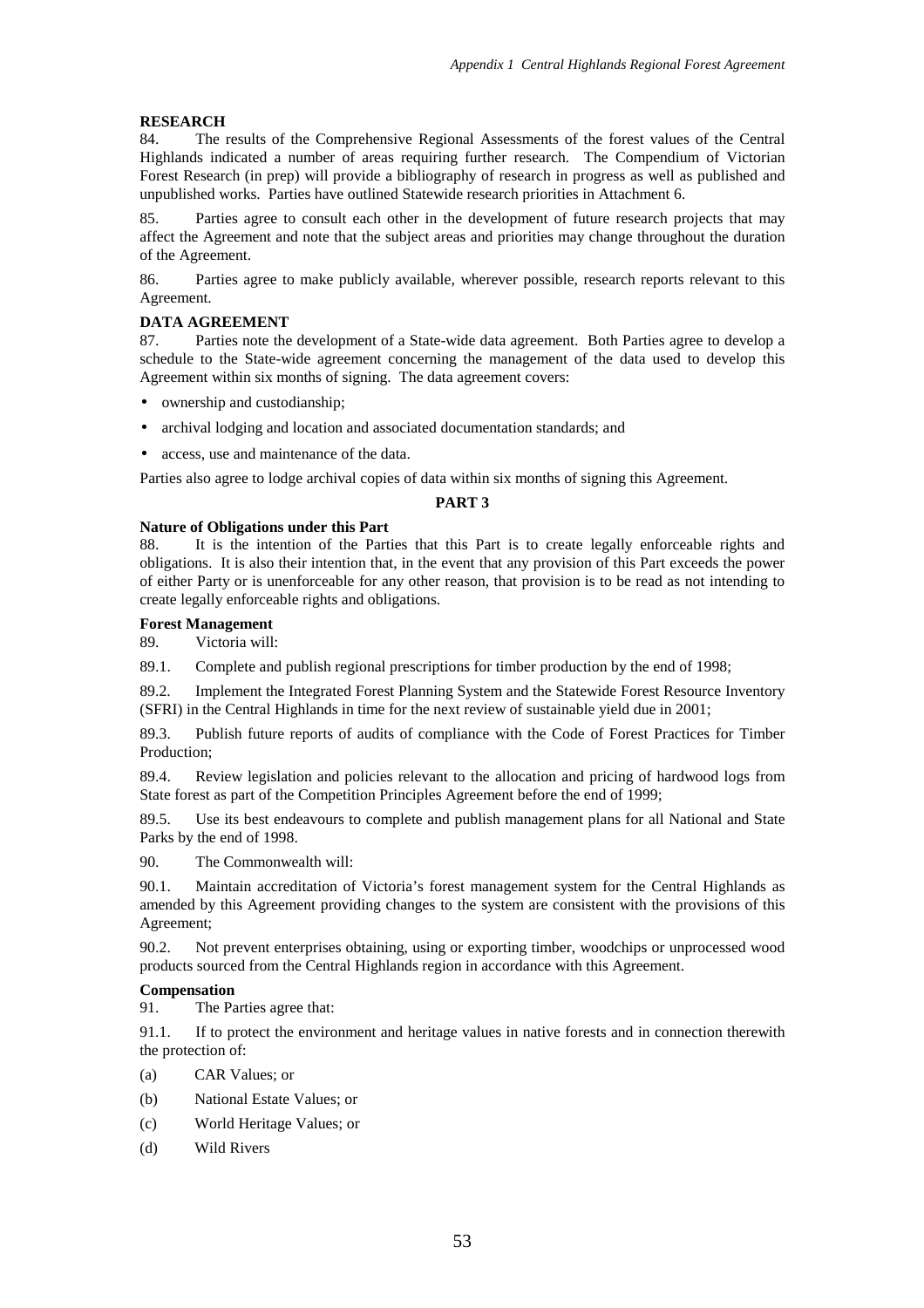the Commonwealth takes any Action during the period of this Agreement which is inconsistent with any provision of this Agreement and a foreseeable and probable consequence of which is to prevent or substantially limit:

- (e) the use of land which is not included within the CAR Reserve System for Forestry Operations which, immediately before the announcement of the proposed Commonwealth Action, are being undertaken or were intended to be undertaken at any time or the use of land which is not included within the CAR Reserve System or of land within that system but not within a Dedicated Reserve in which mineral exploration and mining is prohibited pursuant to a statutory licence, permit or authority permitting those Mining Operations which was in force immediately prior to the announcement of the proposed Commonwealth Action; or,
- (f) the sale or commercial use of Forest Products sourced from land which is not included within the CAR Reserve System or the first sale or first commercial use of Mining Products sourced from land which is not included within the CAR Reserve System or land within that system but not within a Dedicated Reserve in which mineral exploration and mining is prohibited for a purpose for which, immediately prior to the announcement of the proposed Commonwealth Action, they had been intended to be sold or used commercially at any time; or,
- (g) the construction on land which is not included within the CAR Reserve System of roads being built or intended to be built, immediately before the announcement of the proposed Commonwealth Action, where those roads' primary purpose is for the transportation of Forest Products sourced from land which is not included within the CAR Reserve System,

the Commonwealth will pay compensation to the State in accordance with the remaining provisions of clauses 90.2 to 90.20.

- 91.2. Subject to:
- (a) clauses 90.3, 90.4, 90.5, 90.6, 90.8, 90.9, 90.10, 90.11 and 90.12 the compensation to be paid by the Commonwealth to the State in accordance with clause 90.1 in relation to the prevention by Commonwealth Action of the use of land for Forestry Operations or prevention by Commonwealth Action of the sale or commercial use of Forest Products is the amount of the reasonable loss or damage sustained by reason of that prevention, calculated as at the time at which the prevention referred to in clause 90.1 occurred, by any person in any of the following classes of person:
	- (i) the Owner of the land or of the Forest Products on the land;
	- (ii) any person who, prior to the announcement of the proposed Commonwealth Action but not in anticipation of that Action, entered into a contract with the Owner of the land or of the Forest Products on the land or with any person mentioned in subparagraph (iii) below for the carrying out of Forestry Operations on the land; and
	- (iii) any person who, prior to the announcement of the proposed Commonwealth Action but not in anticipation of that Action, entered into a contract with the Owner of the land or of the Forest Products on the land to purchase the Forest Products on the land.
- (b) clauses 90.3, 90.4, 90.5, 90.6, 90.7, 90.8, 90.10, 90.11 and 90.12 the compensation to be paid by the Commonwealth to the State in accordance with clause 90.1 in relation to the prevention by Commonwealth Action of the use of land for Mining Operations or the first sale or first commercial use of Mining Products is the amount of the reasonable loss or damage sustained by reason of that prevention, calculated as at the time at which the prevention referred to in clause 90.1 occurred, by any person carrying on Mining Operations on the land pursuant to a statutory licence, permit or authority permitting those operations which was in force immediately prior to the announcement of the proposed Commonwealth Action.
- (c) clauses 90.3, 90.6, 90.8, 90.11 and 90.12 the compensation to be paid by the Commonwealth to the State in accordance with clause 90.1 in relation to the prevention by Commonwealth Action of construction of a road is the amount of reasonable loss or damage sustained by reason of that prevention, calculated as at the time at which the prevention referred to in clause 90.1 occurred, by any person who, immediately before the announcement of the proposed Commonwealth Action, was contracted to construct that road.

91.3. No amount of compensation is payable in the event of any loss or damage being sustained which would have been so sustained regardless of the Commonwealth Action. No compensation is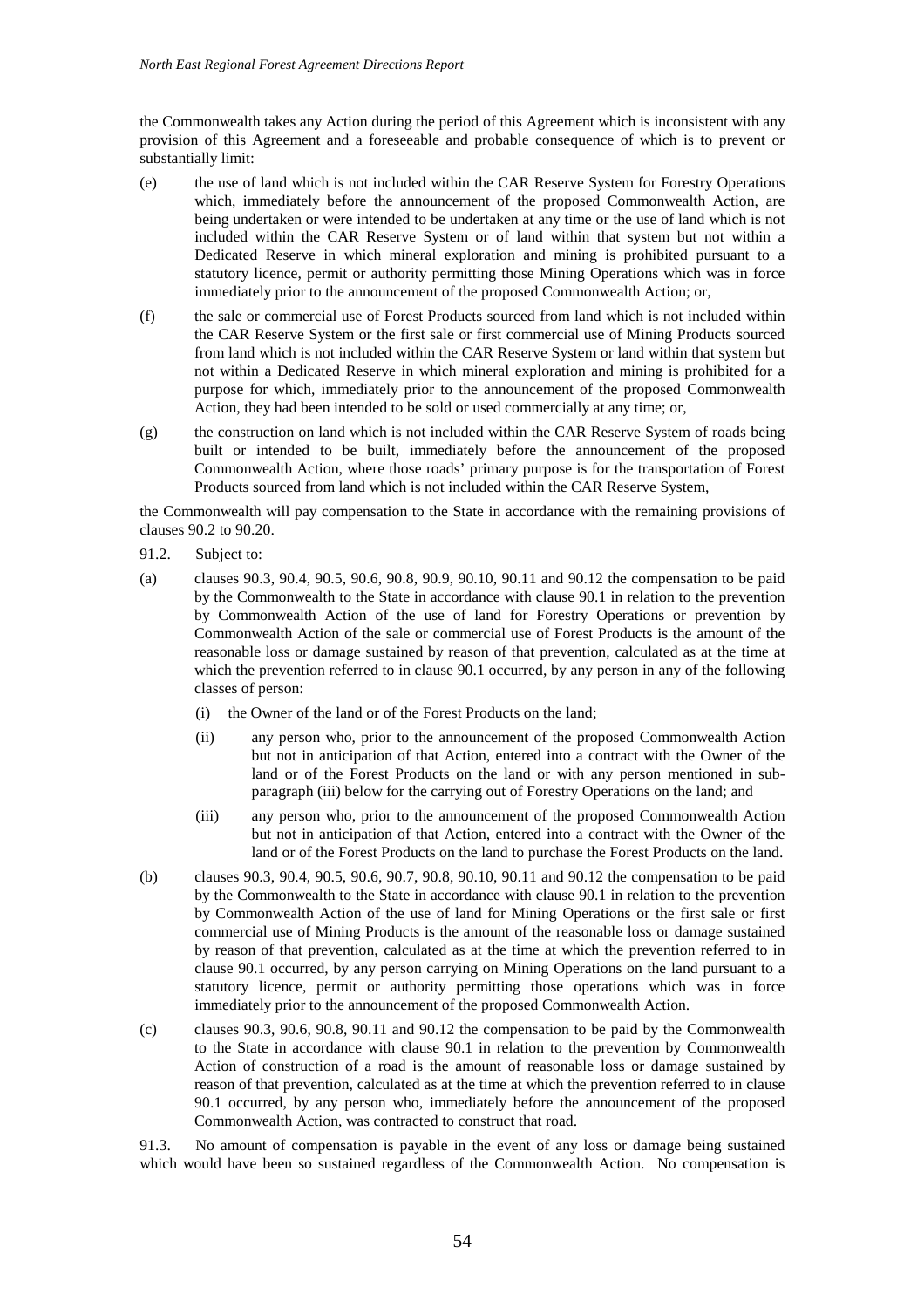payable hereunder in respect of any additional areas included pursuant to this Agreement in the CAR Reserve System.

91.4. The State warrants that no claim will be made in respect of areas where Forestry Operations or Mining Operations would not have been permitted by this Agreement and that any claims will be certified by it as being or not being in respect of such areas and as having been assessed by the State in this regard.

91.5. The State warrants that no claim will be made in respect of Forest Products or Mining Products which would not have been available for sale or commercial use under this Agreement and that any claims will be certified by it as being or not being in respect of such Products and as having been assessed by the State in this regard.

91.6. The State undertakes to supply to the Commonwealth on request information, including as to areas protected by prescription, required by the Commonwealth for the purposes of considering claims under this clause.

91.7. To the extent that clause 90.2 (b) relates to loss or damage in respect of an exploration licence or search permit, that clause is to be read as providing for compensation to be payable only:

- (a) in respect of the part of the area to which that licence or permit relates that is affected by the Commonwealth Action; and
- (b) up to the loss in market value of that licence or permit resulting from the prevention of the Mining Operations.

91.8. Any claim made by the State hereunder is to be notified in writing within 6 months after the loss or damage is sustained.

91.9. For the purposes of clause 90.1(e), the intention to conduct Forestry Operations is to be established on the basis of contracts, documentation of management history or other records establishing clear intent and in existence immediately prior to the announcement of the proposed Commonwealth Action.

91.10. For the purposes of clause 90.1(f), the purpose for which there was an intention to sell or use commercially is to be established on the basis of contracts, documentation of management history or other records establishing clear intent and in existence immediately prior to the announcement of the proposed Commonwealth Action.

91.11. No compensation is payable under clause 90.2 in relation to any loss or damage which the person who sustained the loss or damage might have avoided by taking reasonable steps in mitigation including by the making of alternative contractual arrangements which would have avoided or reduced that loss or damage.

91.12. Clause 90.2 does not apply so as to entitle the State to recover compensation more than once in respect of the same loss or damage.

- 91.13. The initial procedure in relation to a claim for compensation under this clause is as follows:
- (a) The State is to make the claim for compensation by a notice in writing to the Commonwealth which indicates the amount claimed, for whom the claim is made, the area to which it relates and gives detailed particulars of the basis for the claim, and of the manner in which it has been calculated.
- (b) Where there is a dispute concerning a claim for compensation, or on or before the expiry of thirty days after the receipt of a claim, the Commonwealth notifies the State that it does not accept the amount claimed then either Party may serve a notice of dispute under clause 10.
- (c) In the event that the amount of compensation payable in response to a claim has not been agreed in the dispute resolution process for which clauses 10 to 14 provide, or the Commonwealth fails to pay the agreed amount of compensation to the State within 60 days of agreement (for reasons other than lack of the necessary appropriation), the Parties hereby refer the claim to arbitration in accordance with the *Commercial Arbitration Act 1984* (Vic).

91.14. The procedure in relation to any arbitration required by reason of the provisions of clause 90.13 is as follows:

- (a) The Parties must meet to appoint an arbitrator within 7 days of an unsuccessful mediation.
- (b) If the Parties are unable to agree on the appointment of an arbitrator, either of them may refer the matter to the President of the Law Council of Australia, or equivalent officer of such body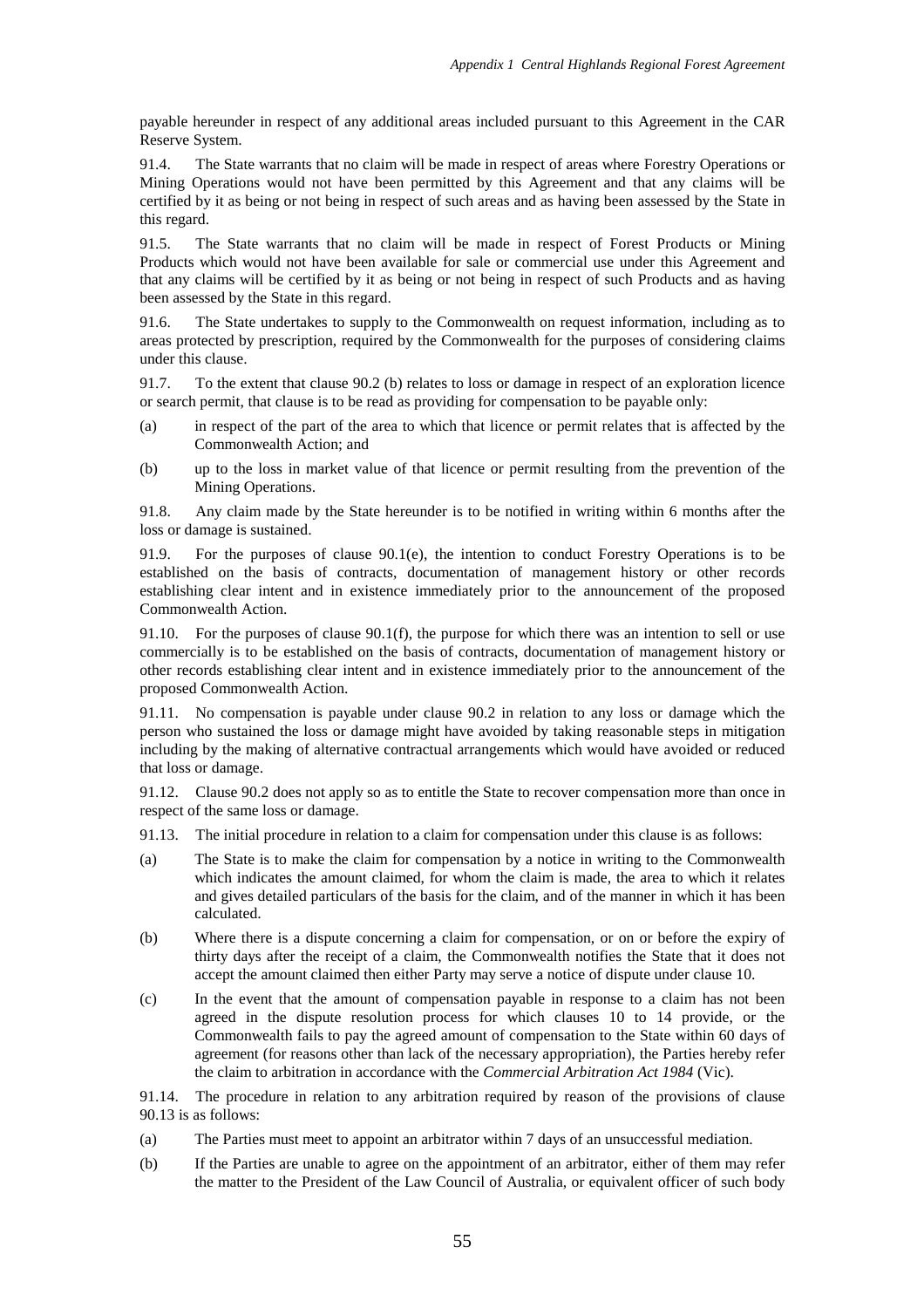as in future may have the functions of the Law Council of Australia, with a request that that person appoint an arbitrator.

- (c) At an arbitration under this clause:
	- (i) the Parties are entitled to representation by a legal practitioner qualified to practice in any State or Territory of Australia;
	- (ii) the arbitrator may order the Parties to discover any relevant documents prior to the hearing;
	- (iii) the arbitrator may order the Parties to exchange proofs of evidence of witnesses (whether expert or not) prior to the hearing;
	- (iv) the arbitrator may, in accordance with the *Commercial Arbitration Act 1984* (Vic), inform himself or herself in relation to any matter in such manner as the arbitrator thinks fit; provided that if the arbitrator takes advice from any person who is not a Party to this Agreement as to the matters in issue, the arbitrator must provide the Parties with an opportunity to:
		- (1) make submissions on the matter in which the advice is to be taken;
		- (2) make submissions on the identity of the person from whom the advice is to be taken;
		- (3) make submission on the substance of any advice given before making any decision on the issue on which the advice is taken.

91.15. Unless the Commonwealth appeals the decision of the arbitrator under the *Commercial Arbitration Act 1984* (Vic), and subject to clause 90.18, the Commonwealth undertakes to pay the State the amount of any award made by an arbitrator under clause 90.14 as a debt due to the State, within 60 days of the award.

91.16. Except where the State is the person who sustained the relevant loss or damage, any payment of compensation made by the Commonwealth to the State in accordance with this clause will be paid to and received by the State as trustee for the person who sustained the relevant loss or damage.

91.17. Subject to clause 90.18(b), where the State receives monies as a trustee pursuant to clause 90.16, it will pay those monies to the person who sustained the relevant loss or damage within 30 days.

- (a) Where the Commonwealth has agreed to pay compensation to the State under this clause, or an award of compensation has been made under clause 90.14 as a result of arbitration, and the Commonwealth claims that events have since taken place which have the result that the compensation so agreed or awarded no longer reflects the actual loss or damage that has been or will be sustained, the Commonwealth may by notice in writing to the State, decline to pay that compensation.
- (b) If a notice under paragraph (a) is delivered after the State has received the compensation so agreed or awarded, but before the State has paid it to the person who sustained the relevant loss or damage, the State will not pay the compensation to that person.
- (c) If a notice under paragraph (a) is delivered, the Parties will attempt to agree the amount of the compensation which the Commonwealth should pay, and -
	- (i) in default of agreement, will first seek to resolve the dispute by dispute resolution under clauses 10 to 14; and
	- (ii) in the event that the dispute is not so resolved, or the Commonwealth fails to pay the agreed amount of compensation to the State within 60 days of agreement (for reasons other than lack of the necessary appropriation), hereby refer the claim for compensation to arbitration in accordance with the *Commercial Arbitration Act 1984 (*Vic)
- (d) Subject to paragraph (e) of this clause, where an arbitration takes place in accordance with sub-paragraph (c)(ii), clauses 90.14 and 90.15 of this Agreement apply to that arbitration and to any amount awarded in that arbitration.
- (e) If, following the observance of paragraph (c) of this clause, it is determined by agreement or award that the Commonwealth should pay a reduced amount of compensation to the State, the State will within 30 days of that determination -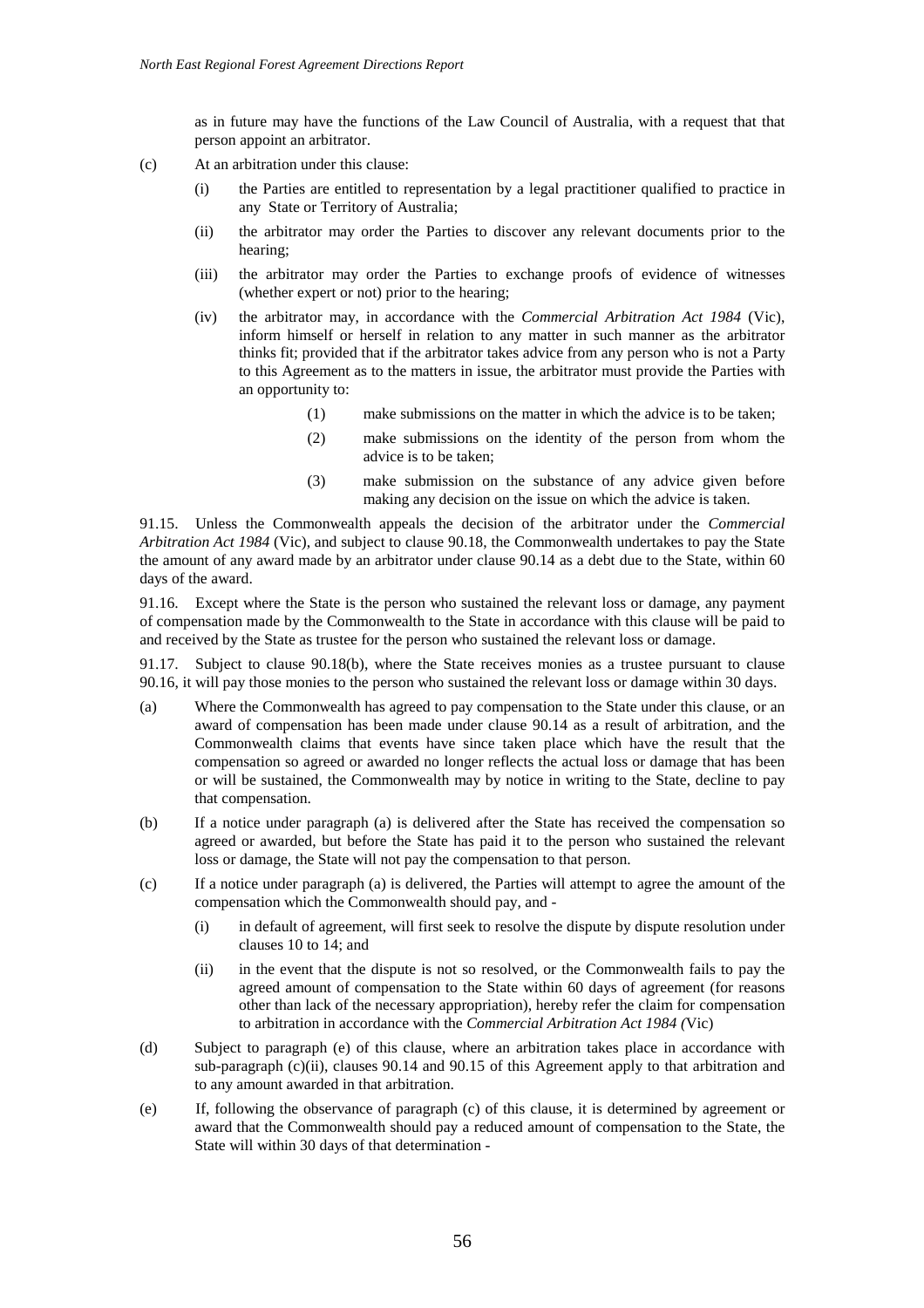- (i) repay to the Commonwealth the amount by which the compensation paid to it by the Commonwealth is reduced; and
- (ii) pay the balance of the compensation to the person who sustained the relevant loss or damage.
- (f) If, following the observance of paragraph (c) of this clause, it is determined by agreement or award that the amount of compensation previously paid to the State is correct the State will within 30 days of that determination pay to the person who sustained the relevant loss or damage the amount of the compensation previously paid to it by the Commonwealth.
- 91.18. Where the State:
- (a) has received monies as a trustee pursuant to clause 90.16; and
- (b) has made all reasonable endeavours to pay the monies to the person who sustained the relevant loss or damage; and
- (c) but has been unable to do so within six months of receiving payment
- the State shall repay to the Commonwealth at the expiry of that period the monies so received.
- 91.19. In this clause
- (a) "Action" means
	- (i) the commencement of legislation or subordinate legislation; and
	- (ii) administrative action which is taken pursuant to legislation or subordinate legislation, or otherwise than in accordance with such legislation.
- (b) "Owner" means
	- (i) in relation to land
		- (1) the owner of any estate or interest in that land, including the Crown in right of the State; and
		- (2) any statutory corporation which has the power to carry on Forestry Operations or Mining Operations**,** as the case may be, on the land for profit.
	- (ii) in relation to Forest Products or Mining Products, as the case may be, the owner of any interest in those products.

#### **Industry Development Funding**

92. The Commonwealth will, subject to the terms and conditions under any Commonwealth Act which appropriates money, provide an amount of \$13.8 million and Victoria will provide \$13.8 million to implement a Hardwood Timber Industry Development and Restructuring Program subject to the development of a Memorandum of Understanding between the two Parties which establishes the respective roles and responsibilities of the two governments in administering the Program.

#### **Termination**

- 93. This Agreement may only be terminated by the Commonwealth:
- (a) with the consent of the State; or
- (b) where the dispute resolution procedures in clauses 10 to 14 have been observed and the State has been given a 90 day period of notice on:
	- (i) a failure by the State to comply with clause 62, being a failure to implement the CAR Reserve System described in Attachment 1 and to manage and conserve the identified CAR values; or
	- (ii) a failure to comply with clause 65, being a failure to produce and publish by 30 June 1998 the Central Highlands Forest Management Plan that reflects the outcomes of this Agreement; or
	- (iii) a failure to comply with publishing and/or reporting requirements in accordance with clauses 41 and 43 and 45(a); or
	- (iv) a failure to comply with clause 45(e), being a failure to implement the Integrated Forest Planning System and the Statewide Forest Resource Inventory (SFRI) in the Central Highlands in time for the next review of sustainable yield due in 2001; or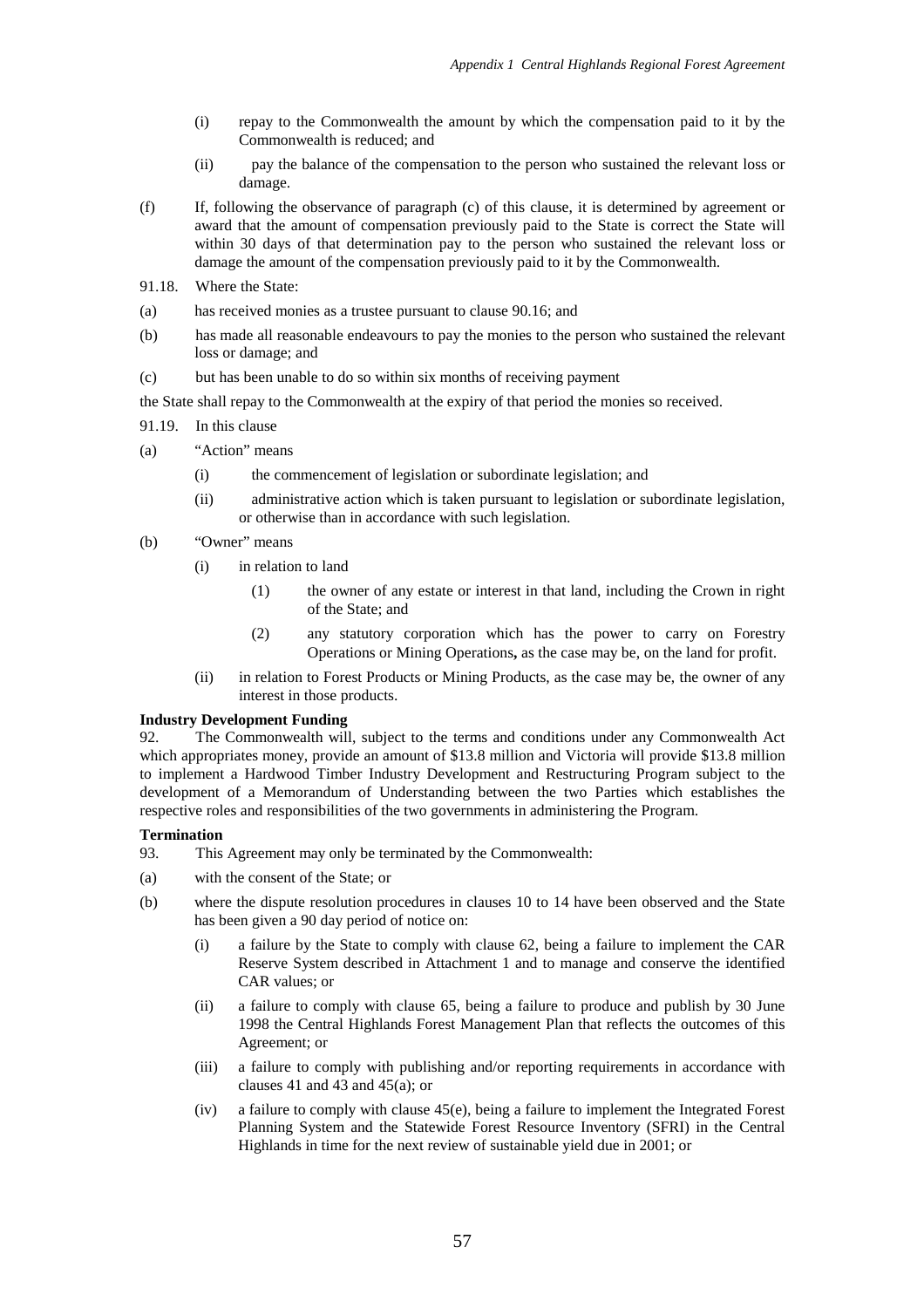(v) a failure by the State to observe the terms and conditions referred to in clause 91 or a failure to use the money referred to in clause 91 for the purpose for which it is appropriated;

other than a failure of a minor nature which is not one or part of a series of deliberate or reckless failures of a minor nature; and save that the above provisions do not apply if rectification is possible and has occurred before the end of the 90 day period; or

- (c) on a fundamental failure by the State to comply with the spirit of the Agreement after the observance of the dispute resolution procedures in clauses 10 to 14.
- 94. The Agreement may only be terminated by the State:
- (a) with the consent of the Commonwealth; or
- (b) where the dispute resolution procedures in clauses 10 to 14 have been observed and the Commonwealth has been given a 90 day period of notice on:
	- (i) a breach by the Commonwealth of clause 91**,** being a failure to pay the financial assistance in accordance with that clause; or
	- (ii) a failure by the Commonwealth to comply with clause 90, being a failure to pay compensation due under that clause;

save that the above provisions do not apply if rectification is possible and has occurred before the end of the 90 day period; or

(c) on a fundamental failure by the Commonwealth to comply with the spirit of the Agreement after the observance of the dispute resolution procedures in clauses 10 to 14.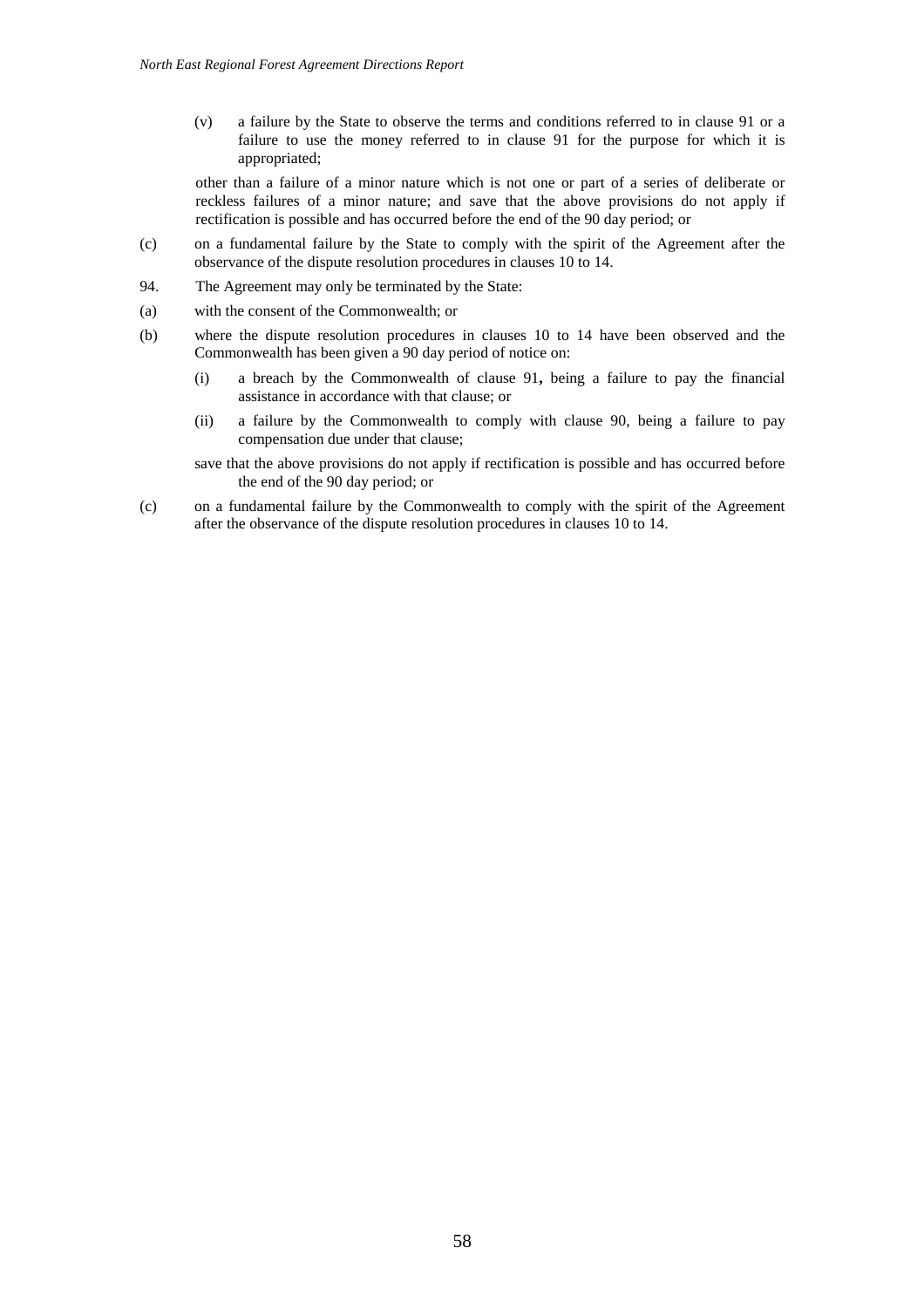# **APPENDIX 2 ISSUES RAISED DURING CONSULTATION**

A range of consultative opportunities has been undertaken to obtain community views and aspirations that need to be considered in developing a RFA for the North East. Following the release of the CRA reports public meetings were held in Corryong on 1 September and 27 October, in Myrtleford on 2 September and 28 October, and in Mansfield on 3 September and 29 October 1998. In addition, meetings with State stakeholder groups were held in Melbourne on 9 September and 16 October 1998. Other meetings have taken place with various interest groups, both in Melbourne and the North East. A number of people and organisations also provided written comments and information. The issues raised through these processes are outlined below and are broadly classified into those related to the RFA process, the CAR reserve system, ecologically sustainable forest management, certainty and development for forest industries, and community issues. Some issues covered more than one category.

A number of the issues, though important in a broader regional context, are not directly related to the RFA process or outcomes and there is limited ability to address them within the RFA. The RFA process has highlighted some of these issues and has provided information that could be used to support action to address them, including potential access to programs identified in Appendix 4.

Some of the issues were raised by individuals, while others were put by representatives of various groups. As such it is not possible for the information provided below to gauge the representativeness of each issue. The comments and issues raised do not necessarily reflect the views of the Commonwealth or Victorian governments. Members of the RFA team responded to most of the issues when they were raised or they are addressed elsewhere in this report so responses are not reiterated below.

Many of the following issues were also raised during workshops, meetings and discussions conducted as part of the social assessment work undertaken prior to the development of the CRA report.

# **RFA PROCESS**

- Federal parliament processes for agreeing on the RFA.
- The difference that RFAs will make to the controversy over forests.
- The relationship between the RFA and ECC box-ironbark study.
- Achieving JANIS targets either regionally or State wide.
- The status of the RFA legislation. Concern that politicians will change RFAs.
- Who writes the Directions report.
- Representation of the community on the Steering Committee.
- Availability of timber resource data.
- Would sustainable yield be completed before the RFA.
- Reporting of public opinion in the CRA Report eg. Wongungarra catchment and Stanley Plateau.
- Availability of the Social Assessment report.
- Clarification of the consultation process and the timing of future meetings, reports and for lodging submissions.
- Availability of digital information to the public for developing options.
- Will the Directions Report contain options.
- Timing of stakeholder input for consideration in options.
- Concern that red gum forests are not included in RFAs.
- Whilst the RFA process is behind schedule it places industry at a competitive disadvantage to regions with RFAs.
- Whether the RFA will be subject to national competition policy and if any options are inconsistent with the national competition policy whether they need to be changed.
- The process for review of RFAs.
- How will plantations feature in the final agreement.
- The relationship of the Forest Management Plan and RFA. Whether the RFA looks at future management and maintaining reserves.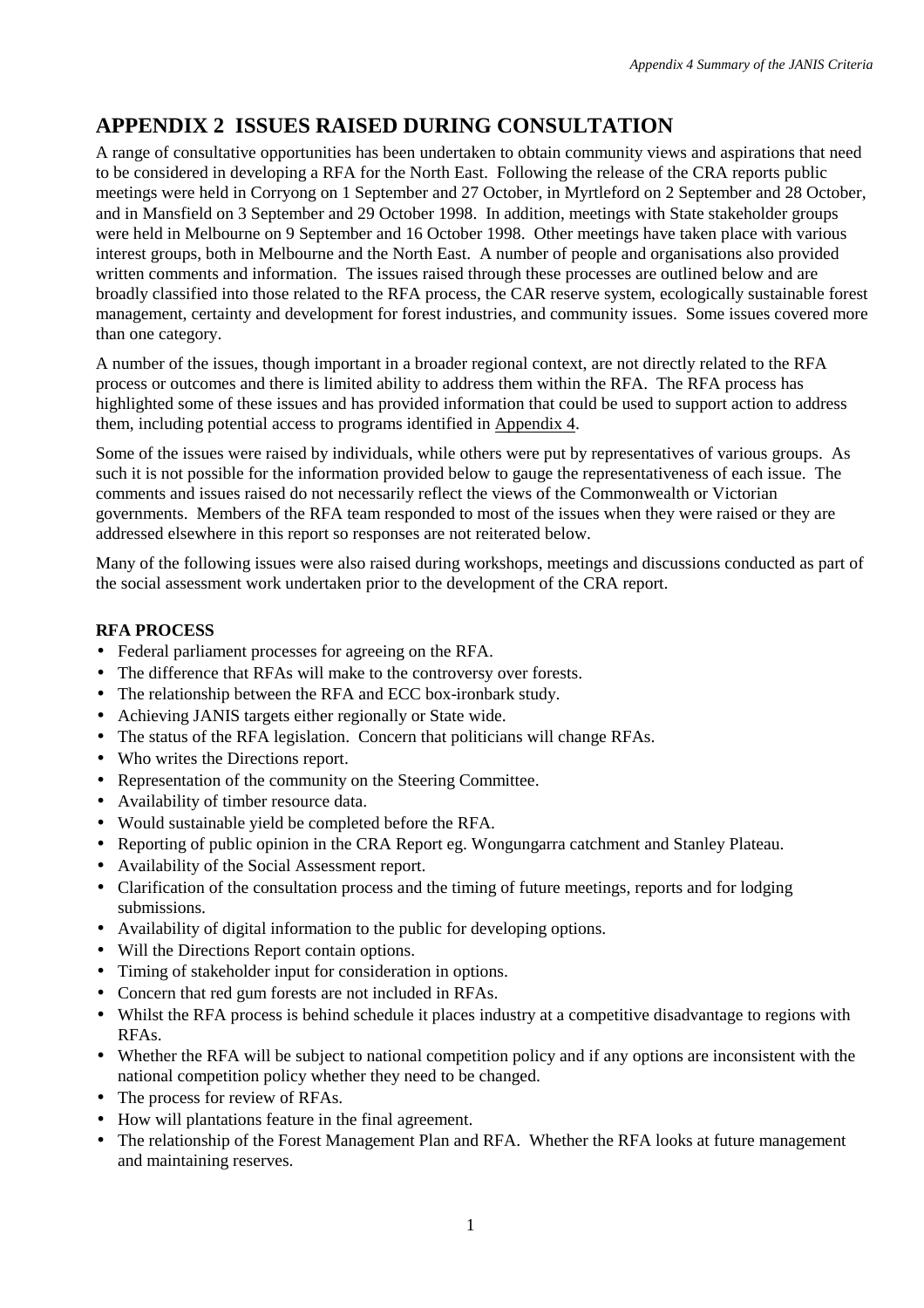# **COMPREHENSIVE, ADEQUATE AND REPRESENTATIVE RESERVE SYSTEM**

- Addition of the Wongungarra and Stanley Plateau to the dedicated reserve system.
- The reservation levels of the large areas of old-growth documented in the CRA report.
- Interconnection of reserves by wildlife corridors.
- The need for information and financial incentives to encourage people to manage and conserve endangered EVCs on their property.
- Active Landcare groups are willing to conserve environmental values though they need to be advised on which EVCs are endangered so that they can be protected. Seed collection from endangered EVCs is one way to expand them.
- The use of carbon credits to subsidise revegetation of rare, endangered and vulnerable communities.
- How old-growth forest and wilderness are determined and the amount to be protected.
- Management of Special Protection Zones.
- The relevance of the Spotted Tree Frog to the region.
- The reason why Wongungarra is not rated as wilderness in the report.
- Query on whether mining heritage is covered in detail.
- The status of the national estate assessment and how it will reflect existing values and any new information.
- Does the RFA look at private land for EVC protection.
- Are the endangered, vulnerable and rare EVCs addressed at the national or regional level.
- The level of precision in the pre-1750 extent of Ecological Vegetation Classes.
- Concern that in the Central Highlands region there was no clear statement of socio-economic value of the areas to be included in the CAR reserve system, and whether for the North East region this information will be available to stakeholders.
- Social and economic assessment of reserve options(what ifs).

# **ECOLOGICALLY SUSTAINABLE FOREST MANAGEMENT AND FOREST MANAGEMENT PLANNING**

- Blackberry control, Mistletoe and weed control .
- Fox control and feral animal control.
- Management of water harvesting and maintenance of water quality.
- Funding on research into development of native species for wood production.
- Availability of NHT funding for weed control, particularly blackberries.
- The level of government assistance to volunteer fire fighting groups given that fire management requirements increase with expansion of commercial pine plantations.
- Research on the effect of fuel reduction burning on weeds, fuel reduction and species composition.
- How sustainable yield is calculated.
- The community should support NRE fuel reduction programs they protect lives and property.
- The spread of pines into native forests.
- Approval process for harvesting pine plantations, particularly those near Bright.
- Access to wilderness areas, especially for fuel reduction burning.
- A roadside management plan is being prepared regionally but pasture grasses are out-competing native vegetation communities along roadsides.
- Future management of horse riding.
- How the RFA determines the details of forest use.
- The duration of Forest Management Plans.
- Harvesting of native forest more sustainable than plantation monocultures.
- Removal of forest waste destructive to ecology.
- An update on the 5 point plan for indigenous heritage protection.
- Concern that the statement on page 177 of the North East CRA report regarding fire management research in the Wombat forest is not valid to the North East, due to a difference in understorey species.
- Regarding input into private land, what place does the RFA have in the plantations programs.
- Does the RFA take into account regional catchment strategies.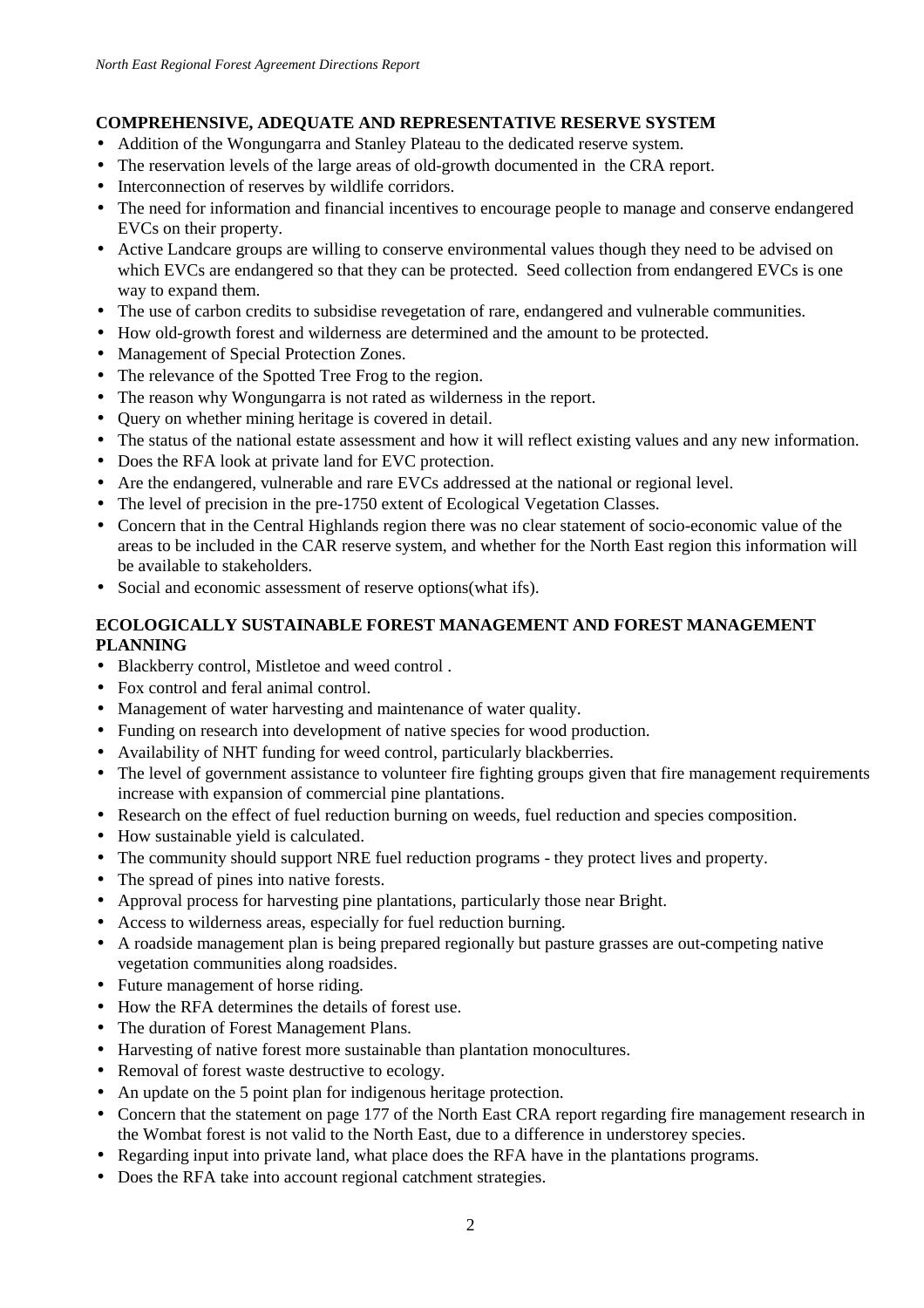- The level of biodiversity be maintained.
- Existing RFAs, world class reserve system, and industry activities conducted in a sustainable manner.
- There are other values to economics. Biodiversity is declining. Would like to see no timber harvesting as it has affected the aesthetics and biodiversity of the area. Recently discovered vulnerable species at Stanley.
- What happens to biodiversity after a wildfire like the 1939 fire.
- Comment on fuel reduction burning occurring adjacent to private property 3 times in 6 years which has eliminated heath species.

# **DEVELOPMENT FOR FOREST INDUSTRIES AND CERTAINTY**

- Collection of bush foods and medicines is not mentioned in the report as another forest use. Examples include St Johns Wort, English Broom, wildflowers, and truffles.
- The ecological benefits of plantations of native species.
- Mount Beauty sawmill utilises 100 per cent of sawlog with 80 per cent being value added.
- The Wongungarra is important for the timber industry as it has mature alpine ash resource.
- There is potential to increase timber production from forests through the use of portable sawmills.
- Incentives for landholders to increase timber production from existing holdings and to increase the size of their plantations.
- Currently industry is relying on mature resource, once this is exhausted regrowth will be mature enough to harvest.
- Maintaining current levels of harvesting.
- There is no guarantee that 15 year licence quantities will be met. Concern about availability and future licence commitments eg. licensee in Wangaratta FMA is having to source timber from Central FMA at the present time, due to constraints imposed by protection of Long-footed Potoroo.
- Future resource availability from the Buffalo area.
- The DFA areas set aside for Long Footed Potoroo need to be reconsidered and policies need to take into account the social assessment findings.
- Restrictions on harvesting in DFA areas are having significant impacts on industry in the North East. A study needs to be undertaken on impacts of harvesting on Potoroo. The Potoroo found in Cabbage Tree area where timber and other activities are taking place.
- Include in the RFA a commitment to a minimum volume, quality and species as provided in the Central Highland RFA, and that future changes would be on a resource neutral basis.
- Status quo or reduction in land base. Industry is looking for a growth option. Thinning to increase from available land base eg. round wood not fully utilised and governments should be developing markets.
- Whether cattle grazing would increase or decrease.
- The relative value of tourism and timber production in the region.
- Relative priority for timber harvesting or mining where these two uses conflict.
- Concern about an information bias due to the value of mining would be greater than indicated by the 36 active licences .
- Concern that the social assessment telephone survey targeted people living in the region. Concern that the conclusion in the CRA report chapter on social assessment, that a change in timber industry will adversely affect people was not supported by the data presented in that chapter, particularly the data in Table 11.1.
- The CRA report does not sufficiently highlight the importance of tourism on the Stanley Plateau.
- The sustainability of harvesting given that the report says that 65 per cent of harvested Ash is regrowth and 35 per cent is from mature forest.
- The tourism and recreation assessment has not referred to deer hunting which is a significant use in the North East.
- Deer hunting is excluded from some National Parks. Foothill forests are becoming good for deer hunting. Would the RFA set aside areas where deer hunting is excluded. If reserve areas are developed, then consideration needs to be given to allowing stalking etc. Deer could become a problem as vermin if there are restrictions on deer hunting.
- Whether there has been a study on population dynamics of deers.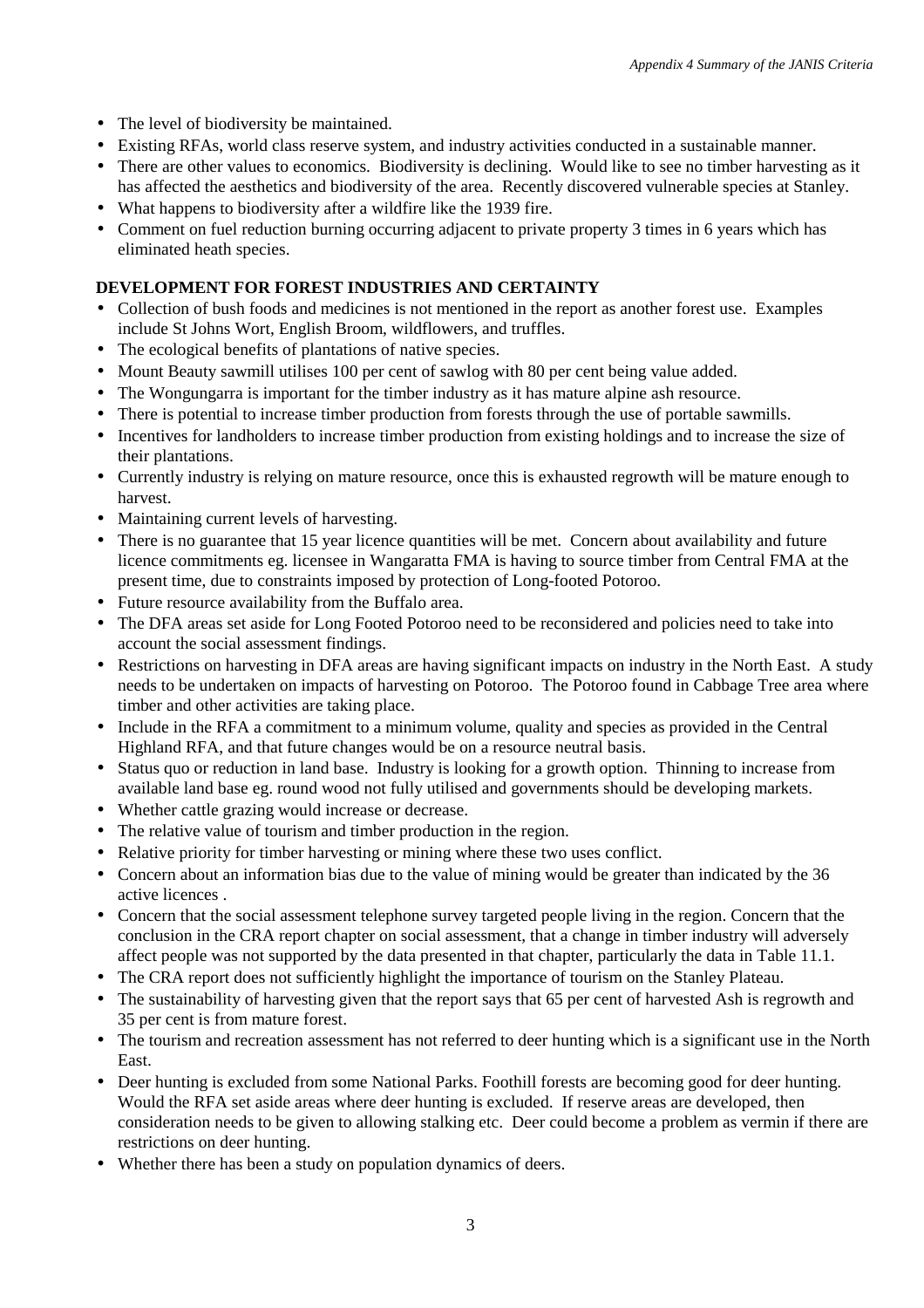- Carr government in Eden put forward \$6-7 million for a processing plant. Is the government putting forward proposals in the North East.
- The contribution Wongungarra makes to timber resources.
- The advantage of RFAs for the timber industry includes: meeting commitments, security with financial institutions, domestic and international markets, social and economic stability. Reluctance to commitment of investment development of new markets without guarantee provided by RFAs.
- The North East region does not have a full and complete residual market. Ability of Commonwealth and State governments to explore opportunities for markets.
- Encouraging firewood and running a power generation plant from residual timber.
- Consideration of opportunities for growth and development of industry eg thinnings, increased access, maintain current opportunities. Value adding provides for export opportunities.
- Examination of cross industry impacts.
- Enhancing production from existing land base.
- Change in the balance of land available for timber production since 1750 through to the 1970s, 1980s and 1990s.
- Content of CRAs discuss employment and values, but there are gaps in offshoot industries eg furniture and tourism employment (eg. blacksmith, vets, horse rug makers, gold pan makers, etc)
- Economic spin off in towns from deer hunting.
- Importance of Beechworth region for endurance riding. Cannot ride horses on hard rock roads in plantation areas.
- If tourism expands more than the timber industry, would there be a change in the JANIS criteria.
- Inappropriate to compare tourism and logging figures in a small area.
- Small tourism operators in rural areas have increased with timber harvesting.
- Timber harvesting is taking more without generating jobs.
- Timber industry is sustainable and industry wish to continue on a sustainable basis. Keep it a multiple use forest for all to benefit.
- Employment increase with value adding more jobs created for same volume than in the past.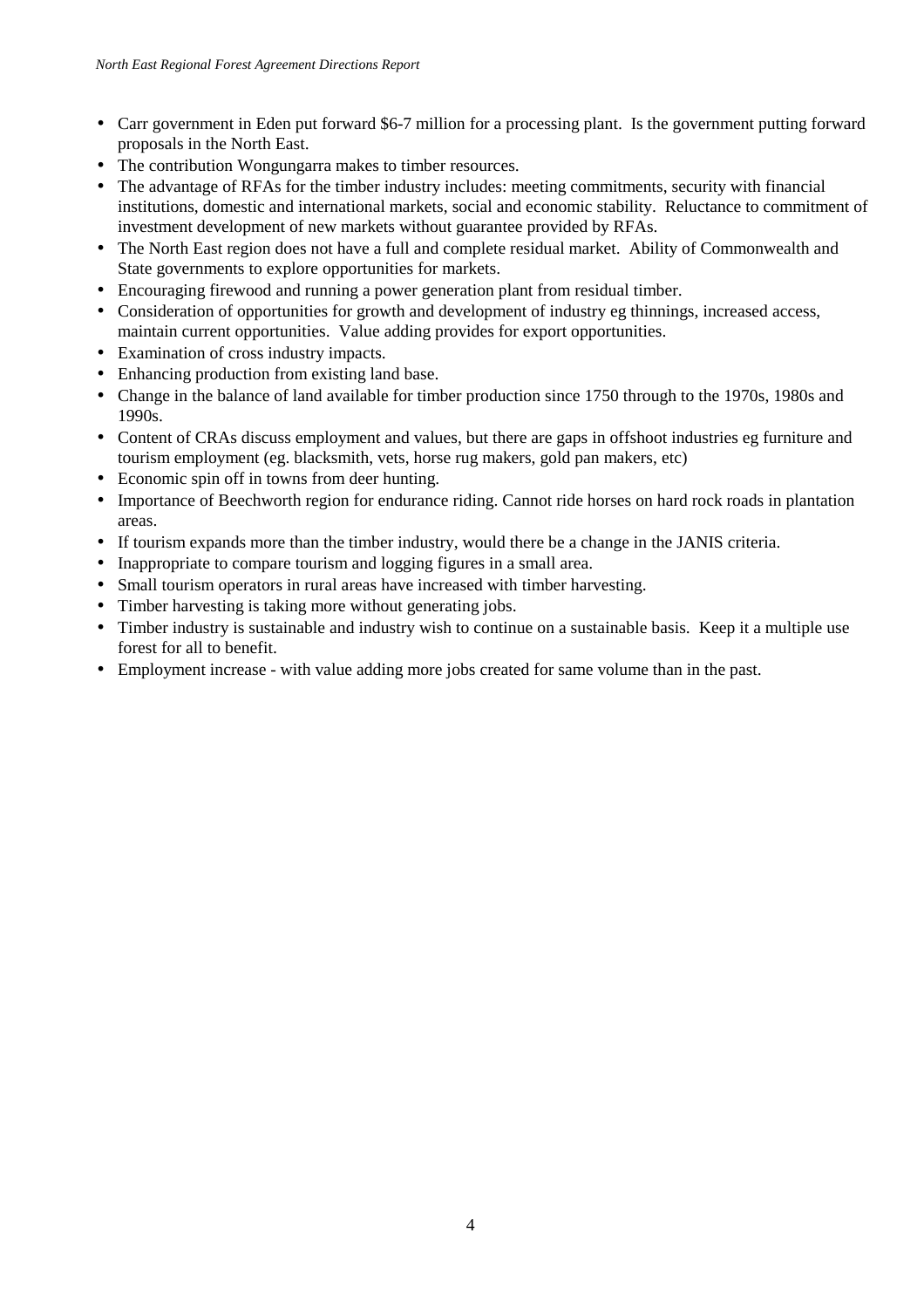# **OTHER ISSUES**

- Tourism and timber harvesting industries are compatible.
- The volunteer bush fire brigades make a large contribution to the community and forestry operations in the bush assist in the work of the volunteer brigades.
- The interest of tourists in seeing impact of harvesting and regeneration.
- Restrictions on recreational and commercial prospecting.
- The community should do something to support tourism to make it viable, as the Legends, Wine and High Country is fledging.
- Ability for timber harvesting in Parks. Allow timber harvesting in Parks and use the royalties to purchase private land. If sustainable logging can occur outside of parks, why not inside parks.
- It is not a two way process of trading areas. Frogs have been surviving for hundreds of years.
- Have calculations for greenhouse gas and global warming been factored into the CRA.
- Object to the term 'certainty'.
- Questions about how tourist operations pay for roads that timber industry no longer access and pay for.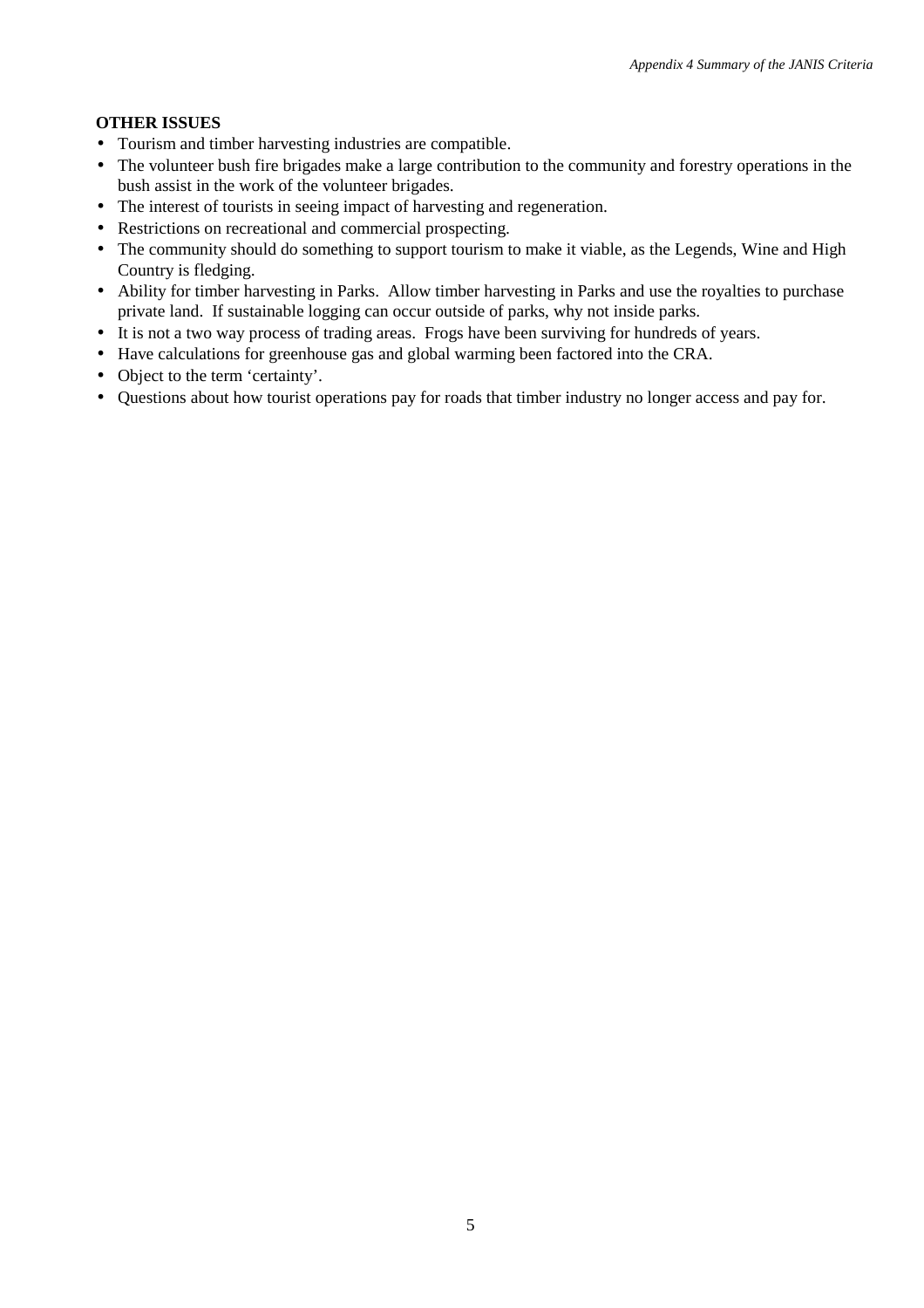# **APPENDIX 3 COMMONWEALTH AND VICTORIAN RURAL INITIATIVE PROGRAMS**

During the RFA consultations, community members raised many issues outside the immediate scope of the RFA, particularly with regard to the provision of government services. These are detailed in the Social Assessment Report (VicRFASC 1998c) for the North East region and in Appendix 2. In response to these issues, the following range of Commonwealth and State programs have been identified which could be accessed to specifically address some of these issues. Local government could also be contacted for information regarding their various programs and organisations.

| <b>PROGRAM</b>                                                                                                                                                                                                                           | PROGRAM DESCRIPTION                                                                                                                                                                                                                                                                                                                                                                                                                                                                                                                                                                                                                                                                                                                                                                                                                                                                                                                                                                                                                                                                                                                                                                                                                                                                                                                                                                         | <b>RESPONSIBLE</b><br><b>AGENCY</b>                                                                                                                                                                                                                                                  |
|------------------------------------------------------------------------------------------------------------------------------------------------------------------------------------------------------------------------------------------|---------------------------------------------------------------------------------------------------------------------------------------------------------------------------------------------------------------------------------------------------------------------------------------------------------------------------------------------------------------------------------------------------------------------------------------------------------------------------------------------------------------------------------------------------------------------------------------------------------------------------------------------------------------------------------------------------------------------------------------------------------------------------------------------------------------------------------------------------------------------------------------------------------------------------------------------------------------------------------------------------------------------------------------------------------------------------------------------------------------------------------------------------------------------------------------------------------------------------------------------------------------------------------------------------------------------------------------------------------------------------------------------|--------------------------------------------------------------------------------------------------------------------------------------------------------------------------------------------------------------------------------------------------------------------------------------|
| <b>COMMUNITY</b><br><b>DEVELOPMENT AND</b><br><b>ASSISTANCE</b><br>Partnerships for<br>Growth<br><b>Rural Communities</b><br>Program<br>Aboriginal & Torres<br>Strait Islander<br>Community<br>Development<br><b>Employment Projects</b> | The Victorian government has committed \$50 million to an economic development program for<br>the strengthening of rural communities in Victoria, specifically to attract new industry and<br>investment, strengthen local businesses and fund development projects and infrastructure, and<br>enhance community assets. Under this program, grants and assistance are available to business<br>and communities.<br>This Program aims to assist rural and remote communities to develop the social infrastructure in<br>their community by funding projects to increase community resources available to meet their<br>needs. Communities are encouraged to plan, organise and deliver their own projects. Key<br>elements include: grants towards the employment of rural financial counselors; information<br>delivery, for example telecentres and small grants for community activities; CreditCare, a<br>program providing financial services to communities where banks have closed; and professional<br>assistance to develop community-driven regional strategic plans.<br>The Projects enable members of ATSI communities to exchange unemployment benefits for<br>opportunities to undertake work and training in activities managed by local indigenous<br>community organisations. There are projects in the rural sector, including agricultural and land<br>based activities. | Victorian Department of<br><b>State Development</b><br>(Business Victoria)<br>Commonwealth Department<br>of Agriculture, Fisheries<br>and Forestry<br>Commonwealth Department<br>of transport and Regional<br>Services<br>Aboriginal and Torres Strait<br><b>Islander Commission</b> |
| <b>HEALTH</b><br><b>Travel Assistance</b>                                                                                                                                                                                                | Commonwealth funding provide for allocation by the State Government to assist country<br>patients who must travel to receive medical treatment.                                                                                                                                                                                                                                                                                                                                                                                                                                                                                                                                                                                                                                                                                                                                                                                                                                                                                                                                                                                                                                                                                                                                                                                                                                             | Commonwealth Department<br>of Health & Family<br><b>Services</b>                                                                                                                                                                                                                     |
| Multi-purpose (Health<br>$\bullet$<br>& Welfare) Centres<br>Initiative<br><b>Mental Health</b>                                                                                                                                           | Financial assistance provided by Commonwealth Government funding for community based<br>organisations and local government to provide rural and remote areas with access to health and<br>welfare services.                                                                                                                                                                                                                                                                                                                                                                                                                                                                                                                                                                                                                                                                                                                                                                                                                                                                                                                                                                                                                                                                                                                                                                                 | $\alpha$<br>Victorian Department of                                                                                                                                                                                                                                                  |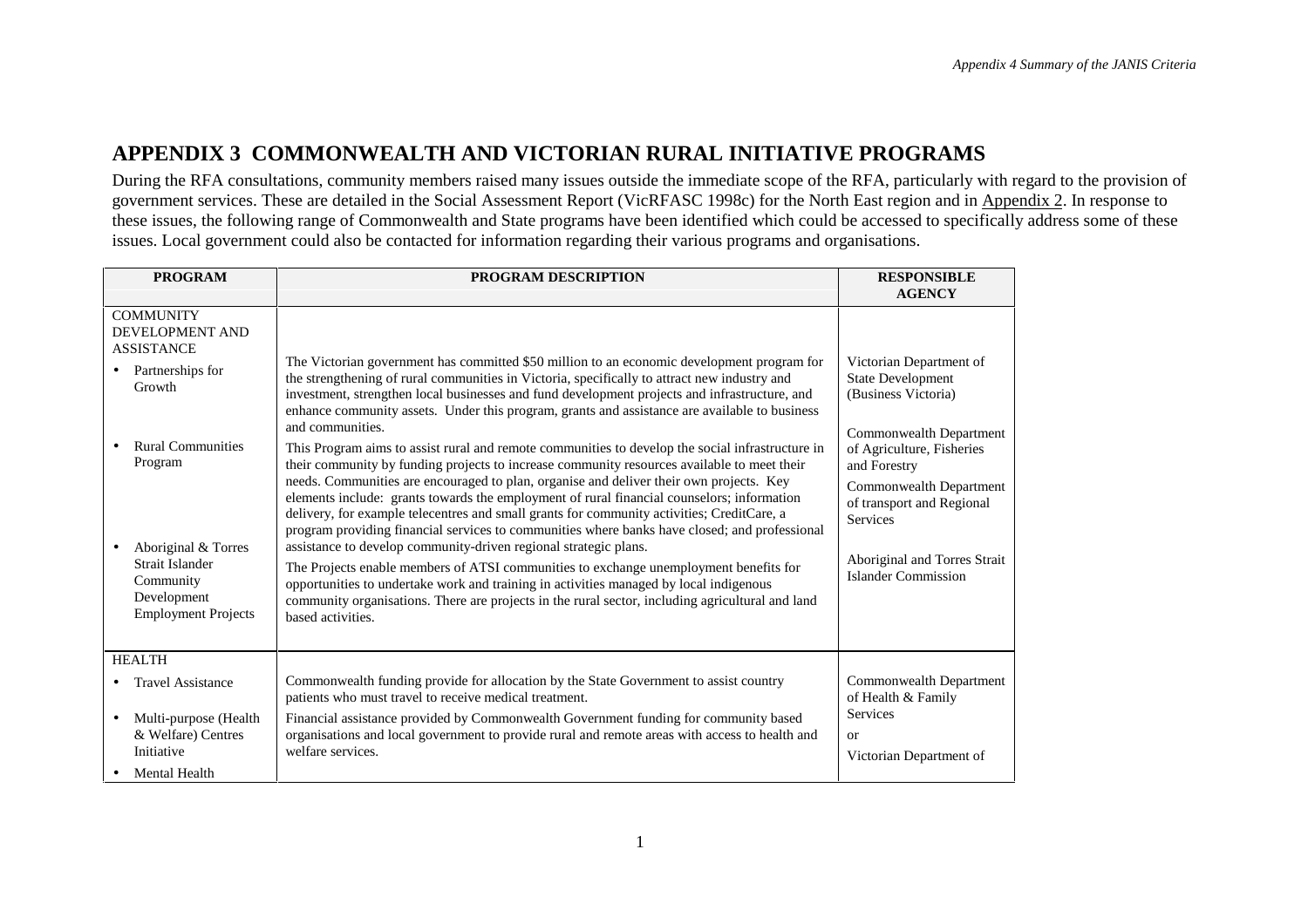| tormation<br>Rura.<br>t∩t      | $\sim$<br>service:<br>4D. |
|--------------------------------|---------------------------|
| -<br>and<br>Australia<br>emote |                           |

 $\overline{\phantom{0}}$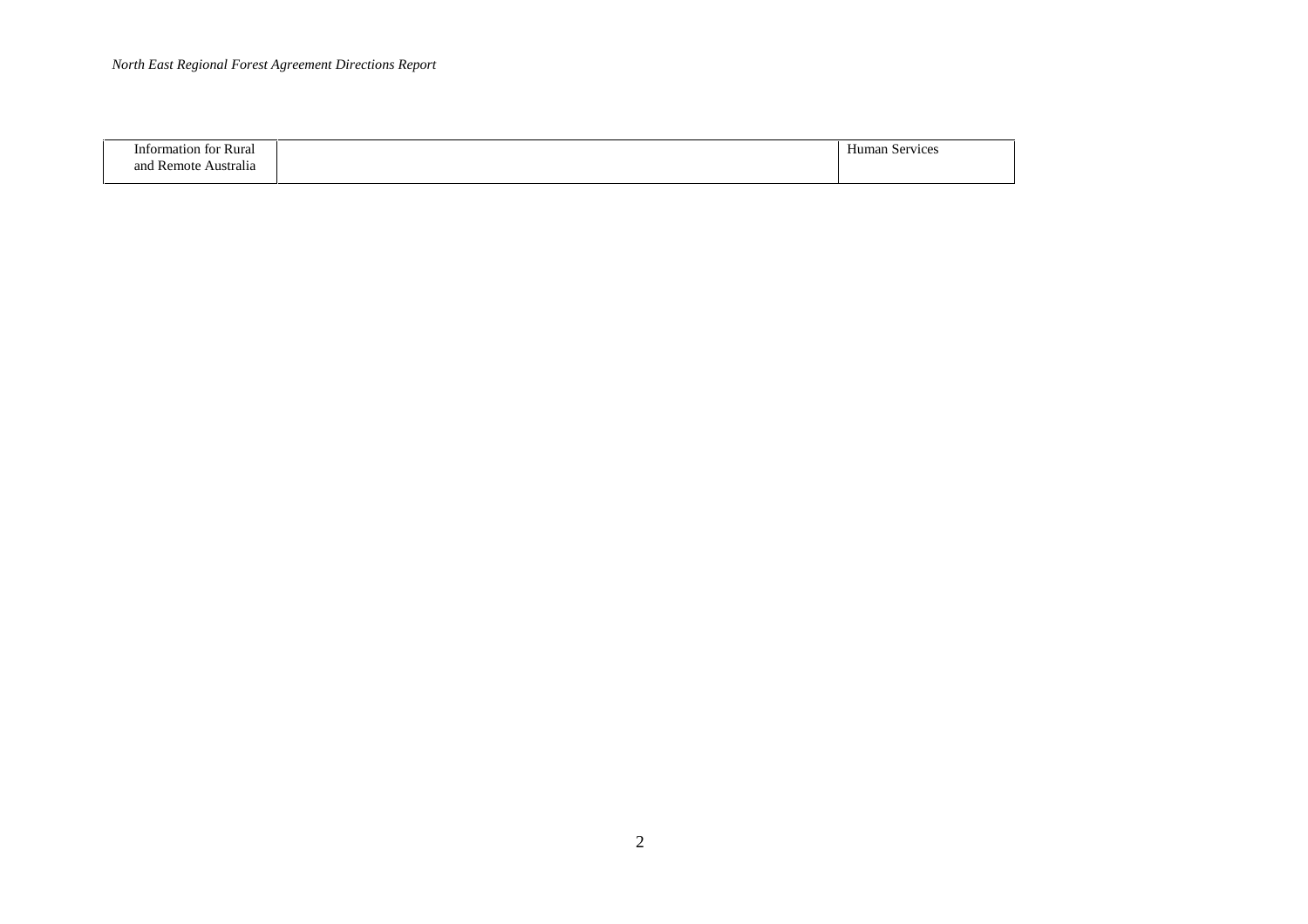| <b>PROGRAM</b>                                                             | PROGRAM DESCRIPTION                                                                                                                                                                                                                                                                 | <b>RESPONSIBLE</b><br><b>AGENCY</b>                     |
|----------------------------------------------------------------------------|-------------------------------------------------------------------------------------------------------------------------------------------------------------------------------------------------------------------------------------------------------------------------------------|---------------------------------------------------------|
| <b>EDUCATION</b>                                                           |                                                                                                                                                                                                                                                                                     |                                                         |
| Assistance for Isolated<br>Children Scheme                                 | Assistance for families whose children do not have reasonable daily access to an appropriate<br>government school in the year they are qualified to enrol in due to geographic isolation, a<br>medical condition, a disability, or special education requirements.                  | Centrelink                                              |
| <b>Distance Education</b><br>$\bullet$                                     | Distance Education enables people living in rural and remote areas to participate in higher                                                                                                                                                                                         | Centrelink                                              |
| Austudy/Abstudy<br>$\bullet$                                               | education.                                                                                                                                                                                                                                                                          |                                                         |
|                                                                            |                                                                                                                                                                                                                                                                                     | Centrelink                                              |
| <b>NEW APPRENTICESHIPS</b><br>(Apprenticeships and<br>traineeships)        | Training for Employment helps job seekers to gain employment through the provision or<br>enhancement of vocational skills linked to specific employment opportunities in the labour                                                                                                 | Centrelink                                              |
| Training for Employment:                                                   | market.                                                                                                                                                                                                                                                                             |                                                         |
| Training for<br>$\bullet$<br><b>Employment Program</b>                     | Commonwealth government incentives are offered to encourage employers to engage new                                                                                                                                                                                                 |                                                         |
| Advanced English for<br><b>Migrants Program</b>                            | apprentices and trainees and maintain them in employment and training until formal<br>qualifications are obtained. Wage subsidies are also available.                                                                                                                               | Centrelink                                              |
| bridging courses for the<br>$\bullet$<br>overseas trained                  |                                                                                                                                                                                                                                                                                     | Rural Training Council of                               |
| <b>VIC TRAINEESHIPS</b>                                                    | Traineeships are available as incentives to employers to take on trainees. Those specific to rural                                                                                                                                                                                  | Australia                                               |
|                                                                            | Victoria are listed here. Wage subsidies are also available where applicable, and also access to a<br>training wage. Additional fares assistance, a living away from home allowance are available to                                                                                |                                                         |
| <b>National Rural Skills</b><br>$\bullet$<br>Traineeship                   | eligible persons. Additional wage assistance is also available to employers to employ women in                                                                                                                                                                                      | Department of Education,<br>Training, and Youth Affairs |
| <b>National Amenity</b><br>Horticultural                                   | non-traditional traineeships.<br>Assistance is provided in the form of skills development, formal training and employment                                                                                                                                                           |                                                         |
| Traineeship                                                                | strategies, and transition assistance. Skills development provides employment based training.                                                                                                                                                                                       |                                                         |
| National Pig Industry<br>$\bullet$<br>Traineeship                          | Formal training enables clients with the skills needed for ongoing employment or participation<br>in further training. Employment strategies provides funding to develop recruitment and career<br>development strategies within Commonwealth, State and local government agencies, |                                                         |
| Dairy AVTS - Pilot<br>$\bullet$                                            | government enterprises, employers of regional significance and employer representative bodies.                                                                                                                                                                                      |                                                         |
| <b>Production Horticulture</b><br><b>Vegetable Growers</b><br>AVTS - Pilot | Transition assistance is provided to overcome obstacles to participation and employment clients<br>face.                                                                                                                                                                            |                                                         |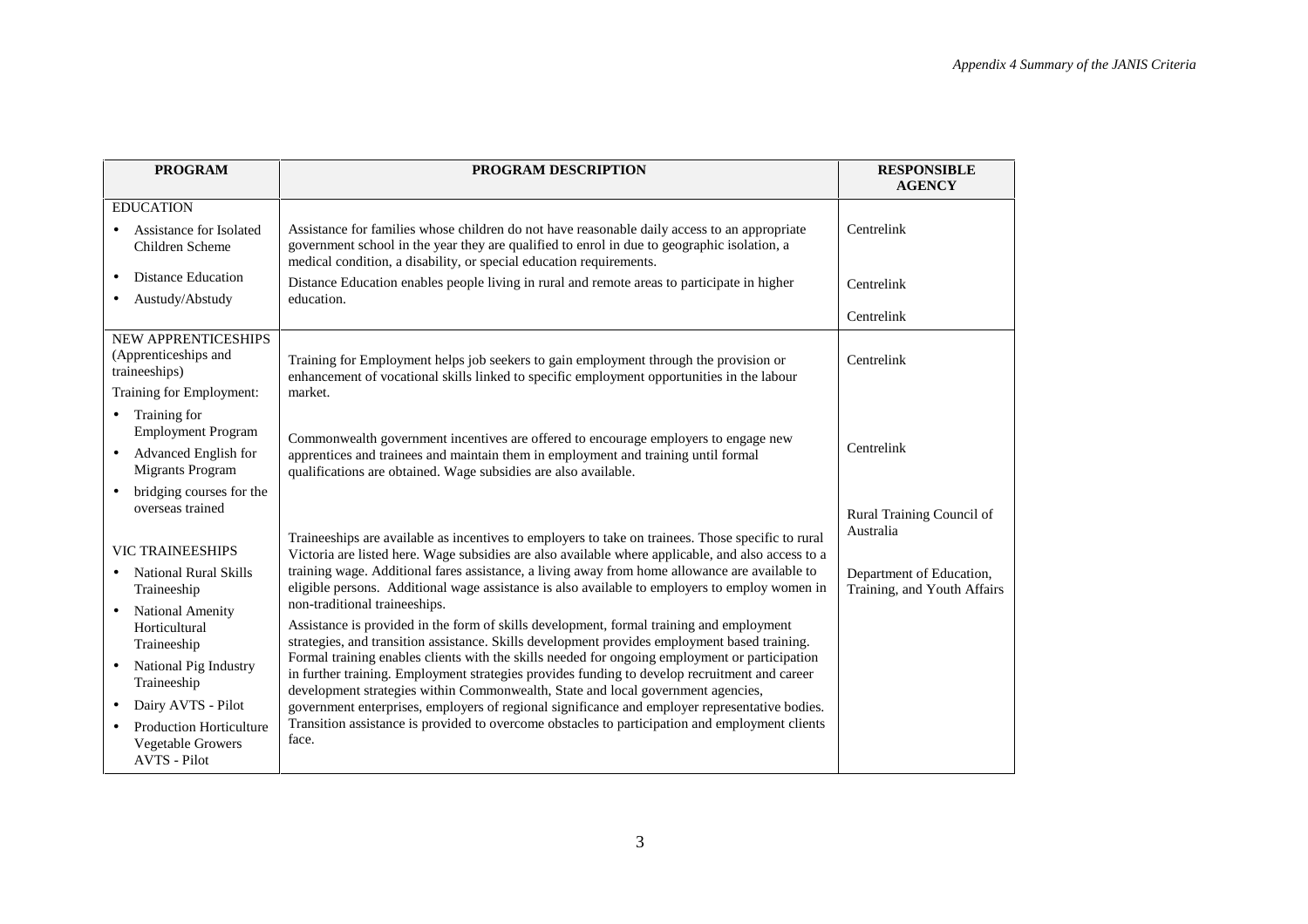| <b>PROGRAM</b>                                                                                                                          | <b>PROGRAM DESCRIPTION</b>                                                                                                                                                                                                                                                                                                                                                                                | <b>RESPONSIBLE</b>                                                                                  |
|-----------------------------------------------------------------------------------------------------------------------------------------|-----------------------------------------------------------------------------------------------------------------------------------------------------------------------------------------------------------------------------------------------------------------------------------------------------------------------------------------------------------------------------------------------------------|-----------------------------------------------------------------------------------------------------|
|                                                                                                                                         |                                                                                                                                                                                                                                                                                                                                                                                                           | <b>AGENCY</b>                                                                                       |
| Nursery AVTS - Pilot<br>Training for<br>Aboriginals and Torres<br>Strait Islanders (TAP)<br>Youth Employment<br>$\bullet$<br>Initiative | The State Government encourages Traineeship opportunities by providing 16 to 20 year old<br>young people with broad based training in preparation for Traineeship.                                                                                                                                                                                                                                        | <b>Employment Victoria,</b><br>Department of State<br>Development                                   |
| <b>LABOUR MARKET</b><br><b>ASSISTANCE</b><br><b>Forest Industry Labour</b><br>$\bullet$<br><b>Adjustment Package</b>                    | This Package provides labour market assistance for workers, including the self-employed, who<br>are involved in the native forest industry, and are directly affected by the Deferred Forest Areas<br>or the Regional Forest Agreement Process. For those eligible, assistance includes training, wage<br>subsidies for new employers, and relocation costs to take up new employment or training.        | Commonwealth Department<br>of Employment, Education<br>and Youth Affairs                            |
| <b>BUSINESS ASSISTANCE</b>                                                                                                              |                                                                                                                                                                                                                                                                                                                                                                                                           |                                                                                                     |
| <b>Business Growth</b><br>Initiative                                                                                                    | In these programs assistance is provided to firms to improve their international competitiveness<br>in the form of information, advice, and referral.                                                                                                                                                                                                                                                     | Victorian Department of<br><b>State Development</b>                                                 |
| <b>National Skills</b><br>$\bullet$<br>Shortage Program                                                                                 | This program provides short-term skills training to employed and unemployed persons with the<br>necessary qualifications in areas where there are identified shortages. Specific to rural industry, a<br>national and state Rural Industry Training Committee is involved in the training issues relevant<br>to primary production.                                                                       | Rural Training Council of<br>Australia, for information<br>on rural industry training<br>committees |
| <b>Business Initiatives</b><br>$\bullet$<br>Scheme                                                                                      | This is an ATSIC Business Development Program for the promotion of community-based<br>enterprise development. Grants are available to Aboriginal and Torres Strait Islander<br>organisations for the establishment or expansion of income-generating ventures.                                                                                                                                            | Aboriginal and Torres Strait<br><b>Island Commission</b>                                            |
| <b>Business Funding</b><br>$\bullet$<br>Scheme                                                                                          | This scheme provides concessional finance in the form of loans, loan guarantees and grants<br>(corporations only) to Aboriginal and Torres Strait Islander individuals and corporations to<br>acquire and/or develop commercially successful business enterprises.                                                                                                                                        | Aboriginal and Torres Strait<br><b>Island Commission</b>                                            |
| <b>Forest Industry</b><br>$\bullet$<br>Restructuring<br>Assistance                                                                      | Restructuring Assistance aims to provide assistance for eligible forest industry businesses in the<br>native forest based industry sector (and their employees) which have good long term viability<br>and which either need to restructure in order to utilise a different forest resource base or are<br>willing and able to move to new value adding opportunities within the same sector of elsewhere | Commonwealth Department<br>of Agriculture, Fisheries<br>and Forestry<br>Commonwealth Department     |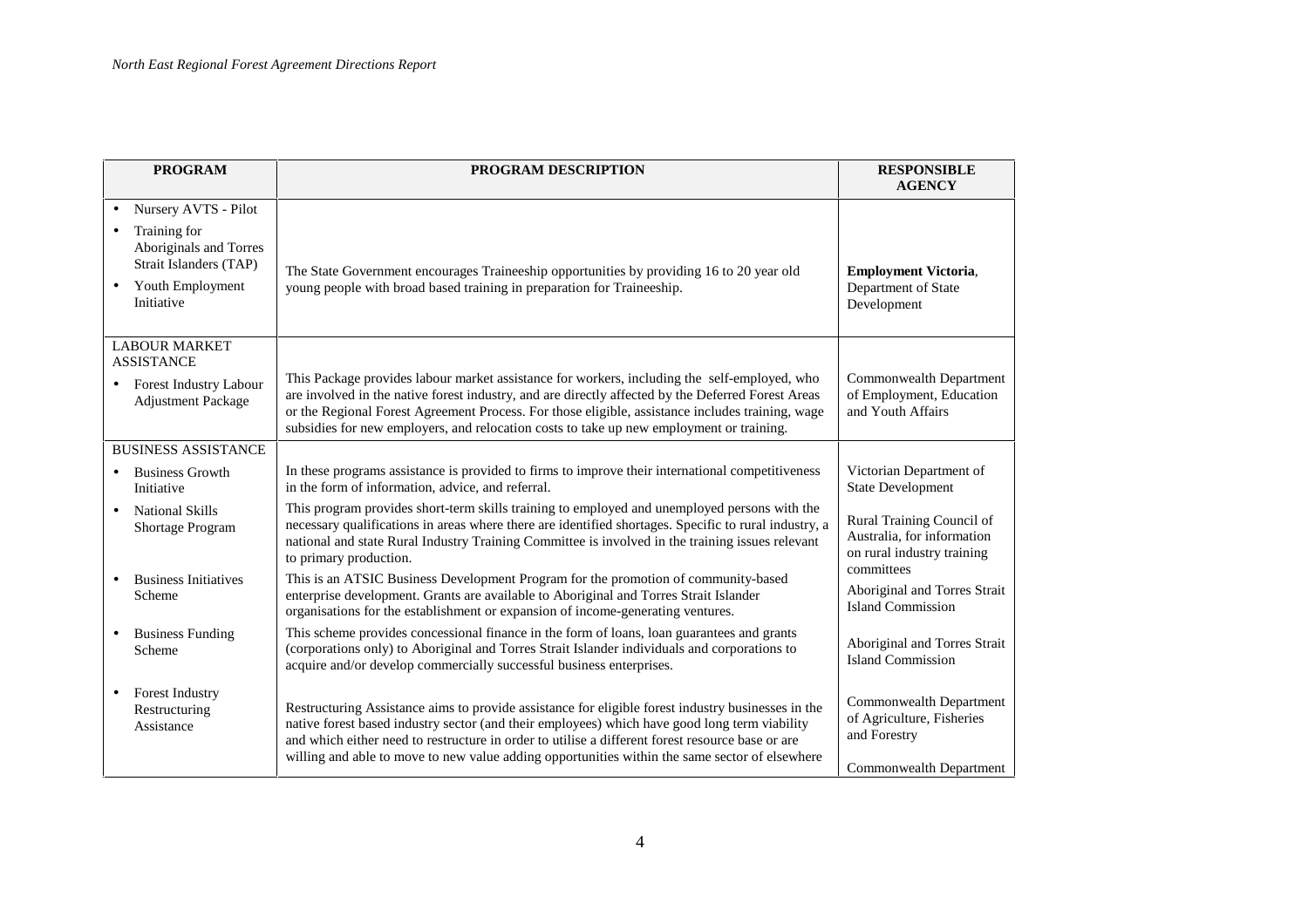| Forest Industry<br><b>Business Exit</b> | in the forest industries.                                                                                                                                                                                              | of Agriculture, Fisheries<br>and Forestry |
|-----------------------------------------|------------------------------------------------------------------------------------------------------------------------------------------------------------------------------------------------------------------------|-------------------------------------------|
| Assistance                              | Business Exit Assistance will be available to whose businesses whose departure from the<br>industry would enable other businesses with good long term prospects to remain and invest in<br>value adding opportunities. |                                           |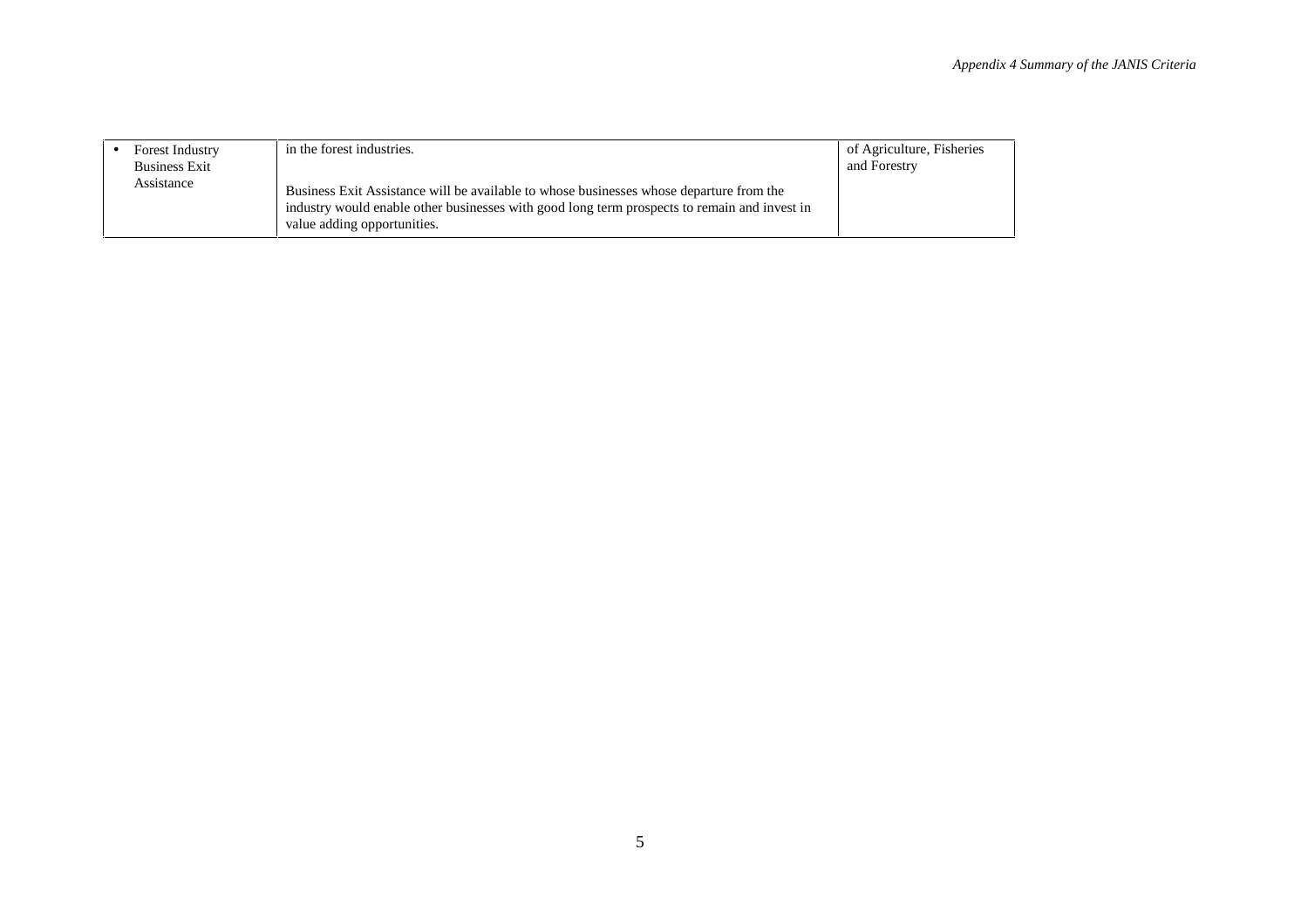| <b>PROGRAM</b>                                                  | PROGRAM DESCRIPTION                                                                                                                                                                                                                                                                                                                                                                                                                                                                                                                         | <b>RESPONSIBLE</b><br><b>AGENCY</b>                                  |
|-----------------------------------------------------------------|---------------------------------------------------------------------------------------------------------------------------------------------------------------------------------------------------------------------------------------------------------------------------------------------------------------------------------------------------------------------------------------------------------------------------------------------------------------------------------------------------------------------------------------------|----------------------------------------------------------------------|
|                                                                 |                                                                                                                                                                                                                                                                                                                                                                                                                                                                                                                                             |                                                                      |
| <b>ASSISTANCE FOR</b><br>PRIMARY PRODUCERS:                     |                                                                                                                                                                                                                                                                                                                                                                                                                                                                                                                                             |                                                                      |
| Farm\$mart                                                      | Farm\$mart is a Victorian program which aims to develop industry skill s and to integrate all<br>aspect of farm management. It is delivered through a series of interactive workshops.                                                                                                                                                                                                                                                                                                                                                      | Victorian Department of<br>Natural Resources and<br>Environment      |
| FarmBis<br>$\bullet$                                            | FarmBis is a Commonwealth program to provide funding for those involved in agriculture and<br>farm businesses to build on their existing management skill.                                                                                                                                                                                                                                                                                                                                                                                  | Countrylink                                                          |
| Exceptional<br>$\bullet$<br>Circumstances Relief<br>Payment     | The ECRP has superseded the Drought Relief Payment and is available to eligible farmers in<br>declared exceptional circumstances. These payments provide income support equivalent to the<br>Newstart Allowance (including partner allowance where applicable).                                                                                                                                                                                                                                                                             | Centrelink                                                           |
| <b>Farm Family Restart</b><br>$\bullet$<br>Scheme               | FFRS operates as a decision support system for those farmers considering exiting the industry by<br>giving them access to professional advice on the future viability of their business and on other<br>employment opportunities. Income support is paid at the Newstart Allowance rate for those<br>farmer's eligible to enter the scheme. It will also offer them incentives such as a re-<br>establishment grant of up to \$45,000 on the sale of the farm, enabling them to leave farming<br>before their assets are severely depleted. | Centrelink                                                           |
| <b>Retirement Assistance</b><br>$\bullet$<br>for Farmers Scheme | The Retirement Assistance for Farmers Scheme is a special arrangement which allows a pension<br>aged farmer to gift up to \$500,000 of farm assets to a younger generation without this affecting<br>the farmer's eligibility for the Age Pension. There are a number of conditions regarding                                                                                                                                                                                                                                               | Centrelink                                                           |
| Rural Research &<br>$\bullet$<br>Development                    | eligibility which Centrelink can advise on.<br>Commonwealth government and rural industries fund a number of research and development<br>corporations and councils in a range of primary industry production areas.                                                                                                                                                                                                                                                                                                                         | Relevant Research &<br>Development Corporation<br>or Council         |
|                                                                 | In addition, the following organisations participate in rural research and development in various<br>capacities: State Departments of Agriculture, CSIRO, ABARE, Bureau of Rural Sciences,<br>Australian Geological Survey Organisation, Australian Plague Locust Commission, National<br>Registration Authority, Rural Research Database.                                                                                                                                                                                                  | Respective authority                                                 |
| <b>NATURAL RESOURCES</b>                                        |                                                                                                                                                                                                                                                                                                                                                                                                                                                                                                                                             |                                                                      |
| Landcare<br>$\bullet$                                           | This is a Commonwealth Government Program which supports community initiatives to solve<br>natural resource management and nature conservation problems. Funding is provided to local<br>government and community groups for a range of activities, including awareness and training,<br>planning, on ground actions, and monitoring.                                                                                                                                                                                                       | Commonwealth Department<br>of Agriculture, Fisheries<br>and Forestry |
| <b>TOURISM</b>                                                  |                                                                                                                                                                                                                                                                                                                                                                                                                                                                                                                                             |                                                                      |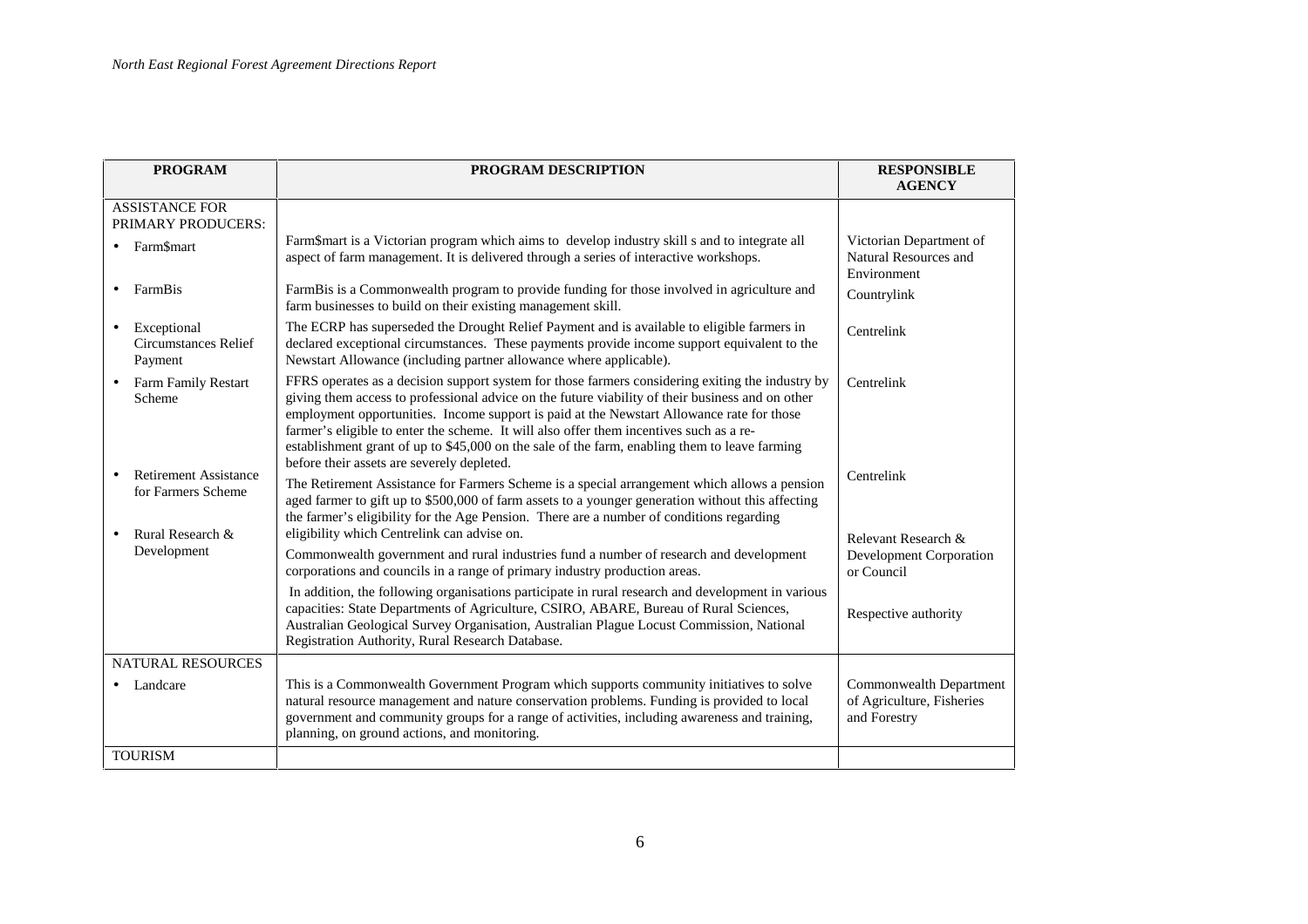| :ommonwealth     | The program will fund initiatives which raise the domestic and international tourism potential   | Commonwealth Department  |
|------------------|--------------------------------------------------------------------------------------------------|--------------------------|
| Tourism Programs | throughout rural and regional Australia. It is aimed at creating jobs and spreading the economic | of Industry, Science and |
|                  | benefits to these areas.                                                                         | Fourism                  |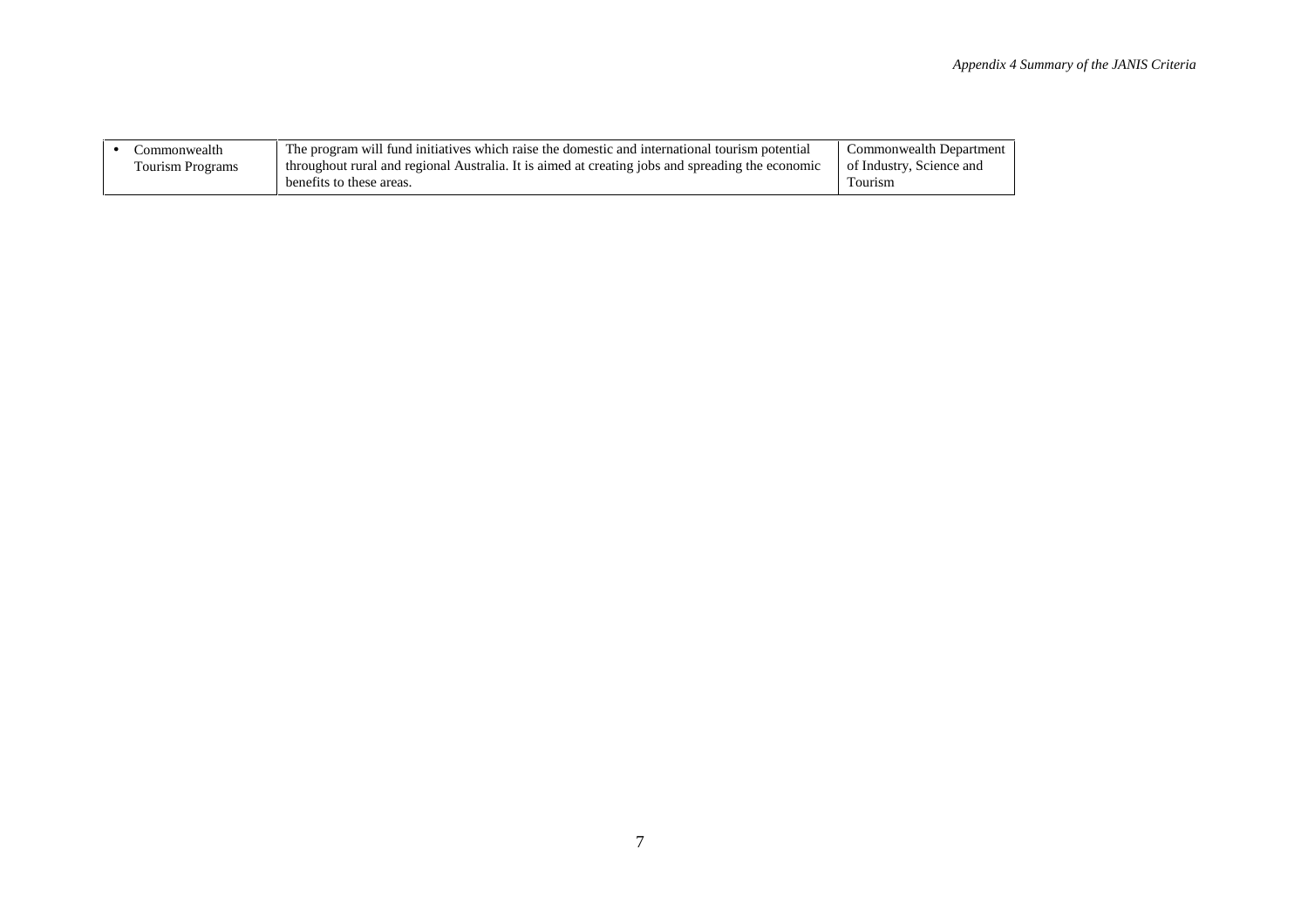# **APPENDIX 4 SUMMARY OF CRITERIA FOR THE COMPREHENSIVE, ADEQUATE AND REPRESENTATIVE RESERVE SYSTEM**

The following section is derived from the 'Nationally Agreed Criteria for the Establishment of a Comprehensive, Adequate and Representative Reserve System for Forests in Australia. A Report by the Joint ANZECC/MCFFA National Forest Policy Statement Implementation Sub-committee.' (JANIS 1997)

This summary is intended only as a guide to the reserve criteria. Readers are referred to the published report which provides the full context for the information outlined below. The report is available through the Environmental Resources Information Network on their World Wide Server. Contact: http://www.erin.gov.au/land/forests/rfa.html

# **PRINCIPLES**

# **Comprehensiveness**

Comprehensiveness - includes the full range of forest communities recognised by an agreed national scientific classification at appropriate hierarchical levels.

# **Adequacy**

Adequacy - the maintenance of ecological viability and integrity of populations, species and communities.

# **Representativeness**

Representativeness - those sample areas of the forest that are selected for inclusion in reserves should reasonably reflect the biotic diversity of the communities.

# **CRITERIA FOR THE CAR RESERVE SYSTEM FOR FORESTS**

# **Biodiversity Criteria**

- 1. As a general criterion, 15 per cent of the pre-1750 distribution of each forest ecosystem should be protected in the CAR reserve system with flexibility considerations applied according to regional circumstances, and recognising that as far as possible and practicable, the proportion of dedicated reserves should be maximised.
- 2. Where forest ecosystems are recognised as vulnerable, then at least 60 per cent of their remaining extent should be reserved. A vulnerable ecosystem is one which is:
	- approaching a reduction in areal extent of 70 per cent within a bioregional context and which remains subject to threatening processes; or
	- not depleted but subject to continuing and significant threatening processes which may reduce its extent.
- 3. All remaining occurrences of rare and endangered forest ecosystems should be reserved or protected by other means as far as is practicable.
- 4. Reserved areas should be replicated across the geographic range of the forest ecosystem to decrease the likelihood that chance events such as wildfire or disease will cause the forest ecosystem to decline.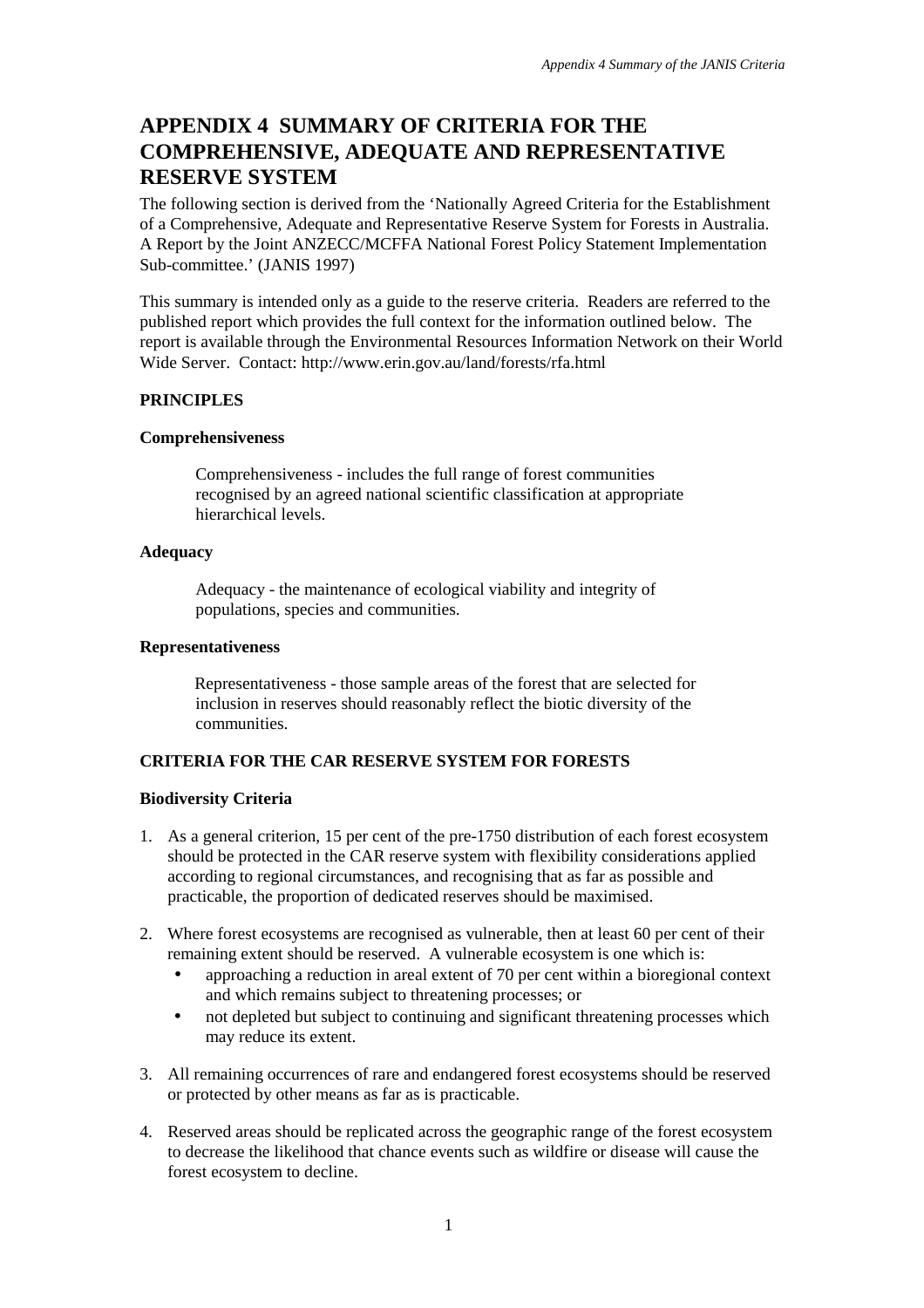- 5. The reserve system should seek to maximise the area of high quality habitat for all known elements of biodiversity wherever practicable, but with particular reference to:
	- the special needs of rare, vulnerable or endangered species;
	- special groups of organisms, for example species with complex habitat requirements, or migratory or mobile species;
	- areas of high species diversity, natural refugia for flora and fauna, and centres of endemism; and
	- those species whose distributions and habitat requirements are not well correlated with any particular forest ecosystem.
- 6. Reserves should be large enough to sustain the viability, quality and integrity of populations.
- 7. To ensure representativeness, the reserve system should, as far as possible, sample the full range of biological variation within each forest ecosystem, by sampling the range of environmental variation typical of its geographic range and sampling its range of successional stages. Forest ecosystems are often distributed across a variety of physical environments and their species composition can vary along environmental gradients between the micro-environments within the ecosystem. This approach will maximise the likelihood that the samples included in the reserve system will protect the full range of genetic variability and successional stages associated with each species, and particularly those species with restricted or disjunct populations.
- 8. In fragmented landscapes, remnants that contribute to sampling the full range of biodiversity are vital parts of a forest reserve system. The areas should be identified and protected as part of the development of integrated regional conservation strategies

# **Old-growth Forest Criteria**

- 1. Where old-growth forest is rare or depleted (generally less than 10 per cent of the extant distribution) within a forest ecosystem, all viable examples should be protected, wherever possible. In practice, this would mean that most of the rare or depleted old-growth forest would be protected.
- 2. For other forest ecosystems, 60 per cent of the old-growth forest identified at the time of assessment would be protected, consistent with a flexible approach where appropriate, increasing to the levels of protection necessary to achieve the following objectives:
	- the representation of old-growth forest across the geographic range of the forest ecosystem;
	- the protection of high quality habitat for species identified under the biodiversity criterion;
	- appropriate reserve design;
	- protection of the largest and least fragmented areas of old-growth;
	- specific community needs for recreation and tourism.

# **Wilderness Criteria**

Ninety per cent, or more if practicable, of the area of high quality wilderness that meets minimum area requirements should be protected in reserves.

# **RESERVE DESIGN AND MANAGEMENT**

The way in which a reserve is designed can influence not only the protection of conservation values, but the efficiency and effectiveness of subsequent management for conservation within the reserve. The criteria which should influence reserve design include: